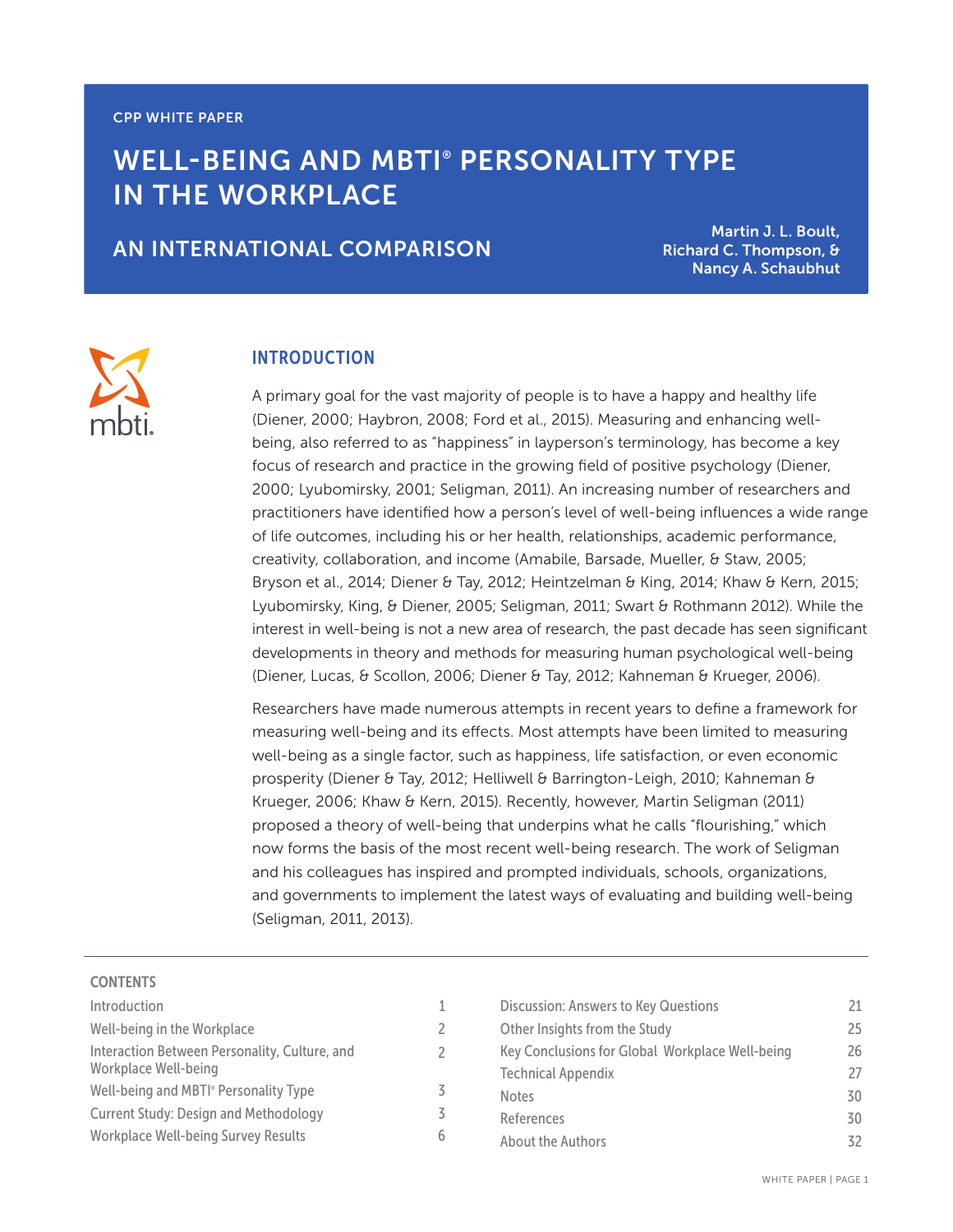### PERMA Well-being Model

Seligman's theory of well-being comprises five factors:

- Positive Emotions—the experience of hedonic feelings, such as happiness, contentment, and pleasure
- Engagement—deep psychological connection, absorption, and interest in an activity or a cause that is intrinsically motivating
- Relationships—where the positive aspects of the relationship greatly outnumber the negative aspects and involve mutual feelings of caring, support, and satisfaction
- Meaning—having a sense of purpose and direction in life and feeling connected to something bigger than oneself
- Accomplishment—pursuing success, winning, progress, or mastery for its own sake, regardless of whether it results in positive emotions, engagement, relationships, or meaning (Seligman, 2013)

These factors combined are commonly known as the PERMA well-being model. Seligman also proposed that each PERMA factor contributes to an individual's overall well-being; individuals pursue each factor for its own sake; and each factor is defined and measured independently from the others (Khaw & Kern, 2015; Seligman, 2011, 2013).

### WELL-BEING IN THE WORKPLACE

Organizational psychologists and scientists are also now directing their attention to the effects of well-being in the workplace (Diener & Tay, 2012; Huppert & So, 2013; Oswald, Proto, & Sgroi, 2012; Peterson, Luthans, Avolio, Walumbwa, & Zhang, 2011; Swart & Rothmann, 2012). The importance of evaluating workplace well-being is highlighted by the significant amount of time people dedicate to their careers; the effect of employee well-being on business performance, and vice versa; and the impact that successful and unsuccessful workplaces have on communities and nations (Diener, 2000;

Harter, Schmidt, & Keyes, 2002; Swart & Rothmann, 2012). Increasingly, people's well-being in the workplace is gaining attention because of the benefits employees, employers, and communities derive when their well-being is supported and enhanced. Diener and Tay (2012) conducted an extensive review of the scientific literature relating to wellbeing in the workplace, and their findings are best summarized with their conclusion:

When workers are happy and enjoy their jobs they tend to work harder and better. Businesses with high work satisfaction are more productive. Their employees quit less and their customers are more loyal. Happier workers are more energetic, creative, and cooperative. It has been found that the sharevalue of companies with happy workers increases more over time compared to organizations with less happy employees, holding constant many control factors. Thus, even if an employer is only concerned with profits and the well-being of workers is not a goal, the employer should care about the subjective well-being of workers because it can add to the "bottom line" of company profits. Put simply, happy employees tend to be friendlier, more energetic, more creative, and more loyal to the organization. It is not surprising then that happy people tend to earn higher incomes in their lives. (Diener & Tay, 2012, p. 10)

While historically many employers have observed or assumed that "happy" managers and employees contribute to success in business, the latest wellbeing research provides clear evidence to support it (Fisher, 2010; Swart & Rothmann, 2012). These findings also highlight the importance of finding valid ways to measure and improve the well-being of people in their workplace.

# INTERACTION BETWEEN PERSONALITY, CULTURE, AND WORKPLACE WELL-BEING

Well-being researchers also acknowledge and remind us that a person's well-being is one factor among others—such as genetics, intelligence, and social capital—contributing to life satisfaction as well as enjoyment and success in the workplace (Diener & Tay, 2012; Seligman, 2011). Two factors that have been extensively researched in the workplace by organizational psychologists are personality and culture. However, the interaction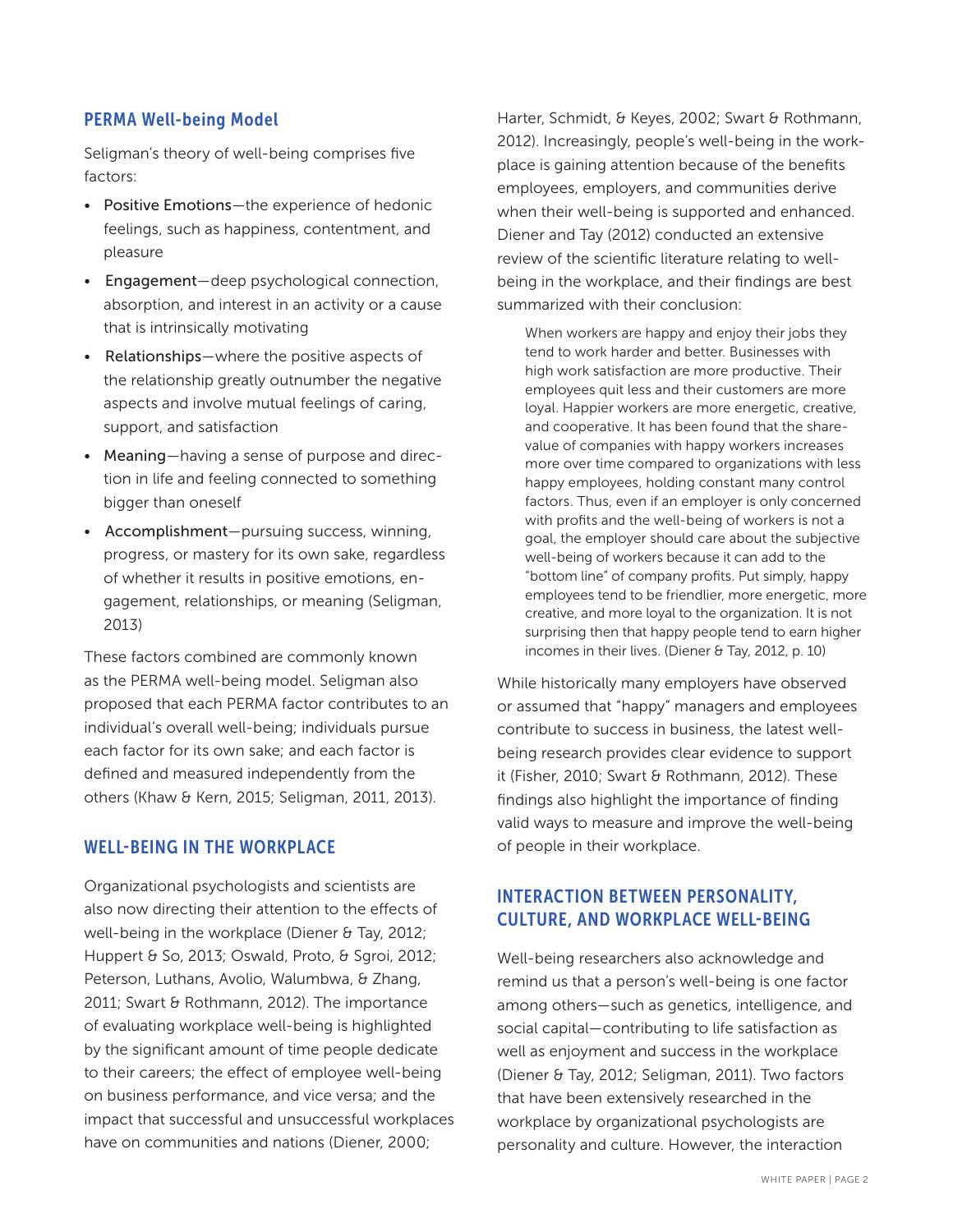between personality, culture, and well-being in the workplace has not been investigated to the same extent. While a number of researchers have commenced studying possible interactions between well-being and personality (Albuquerque, Pedroso de Lima, Matos, & Figueiredo, 2011) and culture (Diener, Oishi, & Lucas, 2003; Ford et al., 2015; Helliwell, Layard, & Sachs, 2013; Khaw & Kern, 2015; Lun & Bond, 2016; McMahan, Ryu, & Choi, 2014), these studies have faced the challenges of not measuring well-being with a consistent or unified theory (e.g., PERMA), and further they typically acknowledge that their findings are based on samples limited by size or geography (e.g., the United States vs. Malaysia) or employment status (e.g., teachers vs. students).

Furthermore, researchers investigating possible correlations between well-being and personality have largely relied on the measures relating to the five-factor model (FFM) of personality (Albuquerque et al., 2011; Costa & McCrae, 1992). Such research has indicated correlations between well-being and aspects of personality, specifically the FFM traits of Extraversion and Neuroticism; however, the consensus in the literature is that these links are ambiguous or require further research before conclusions can be made (Albuquerque et al., 2011; Diener et al., 2003; Lucas, 2008). Personality theories other than the five-factor model remain largely untested in the well-being research.

### WELL-BEING AND MBTI® PERSONALITY TYPE

An extensively researched theory of personality widely used in workplaces internationally is Carl Jung's personality type theory (Jung, 1971) as measured by the *Myers-Briggs Type Indicator* (MBTI® ) instrument (Myers, McCaulley, Quenk, & Hammer, 1998). The Myers-Briggs® typology is composed of four pairs of opposite preferences representing four different areas of personality. The four preference pairs are:

• Extraversion (E) and Introversion (I)—differentiating people who direct their energy primarily

outward toward other people and events (E) from people who direct their energy primarily inward toward their inner environment, thoughts, and experiences (I)

- Sensing (S) and Intuition (N)—differentiating people who take in information primarily through the five senses and immediate experience (S) from people who take in information primarily through hunches and impressions and are more interested in future possibilities (N)
- Thinking (T) and Feeling (F)—differentiating people who make decisions primarily based on logic and objectivity (T) from people who make decisions primarily based on personal values and the effects their decisions will have on others (F)
- Judging (J) and Perceiving (P)—differentiating people who prefer structure, plans, and achieving closure quickly (J) from those who prefer flexibility, spontaneity, and keeping their options open (P)

Respondents complete the MBTI instrument and verification process to obtain a personality type from one of the 16 MBTI personality types falling within what is considered the healthy or non-abnormal range of personality. To date, there is no clear evidence of research having been conducted on potential links between the MBTI types and well-being. This is surprising given the extensive workplace research and application of the MBTI instrument. Further, our experience using the MBTI instrument for organizational applications indicates that MBTI practitioners are frequently asked by clients whether some personality types are happier than others. No clear answer to this question based on well-being research has been found to date. It is also unclear from the research literature whether people of different personality types use similar or different approaches to maintain or enhance their well-being.

# CURRENT STUDY: DESIGN AND METHODOLOGY

Our purpose in conducting this study was to build on the research undertaken in the well-being field thus far by investigating people's experience of well-being in their workplace, from a diverse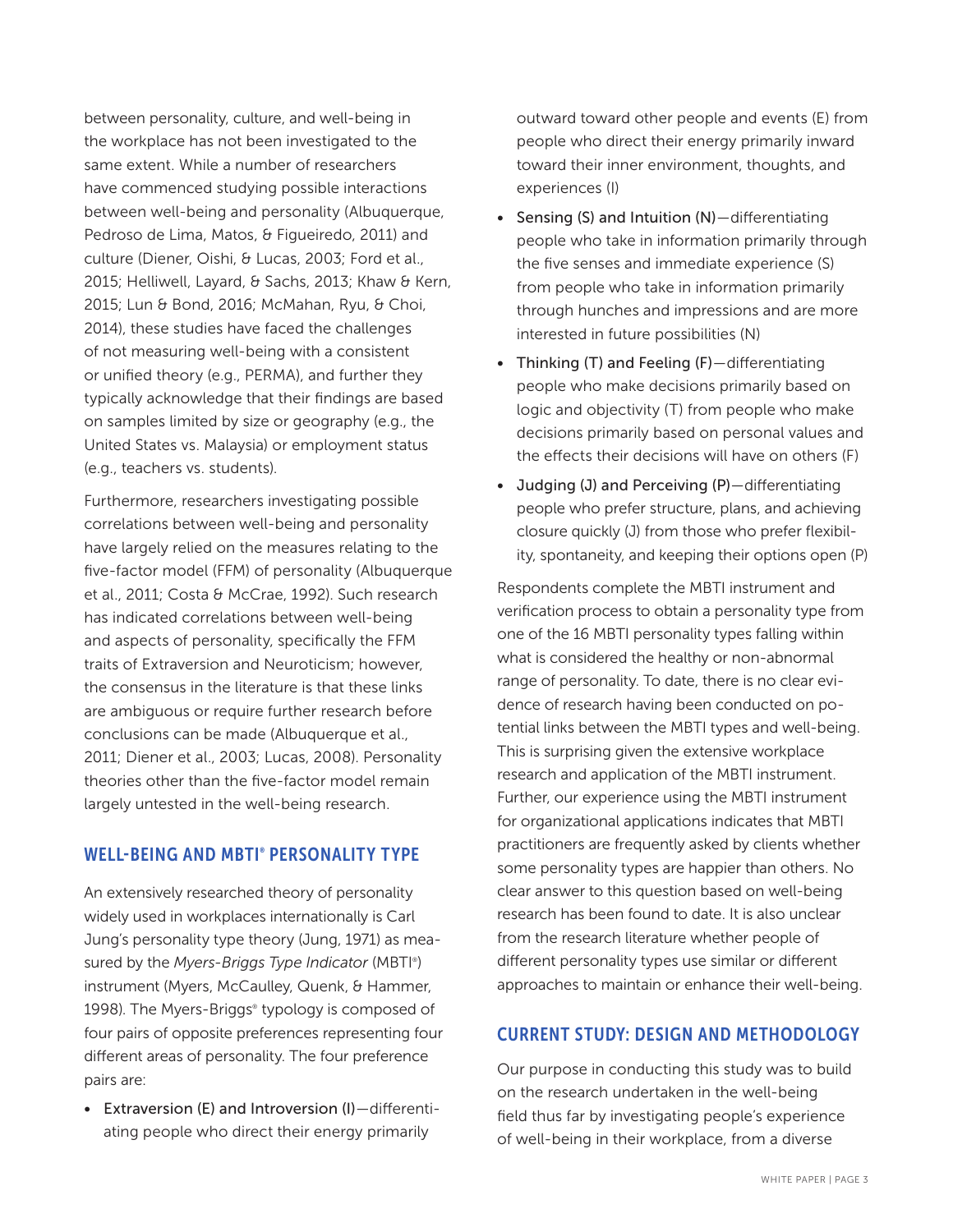international workforce sample, using the PERMA well-being model (Seligman, 2011). We also sought to investigate whether differences in well-being were influenced by the MBTI personality type of respondents, as well as their geographic location, occupation, and lifestyle activities they engage in to support their well-being. Here are the key questions this study sought to address:

- Does the level of well-being that people experience at work differ between global regions?
- Does MBTI personality type influence a person's well-being at work?
- Does MBTI personality type influence the ways people enhance their well-being?
- What lifestyle activities contribute to people's well-being?

As the study was designed to be exploratory, we did not define hypotheses for these questions. However, in light of the existing research, we did expect that differences in workplace well-being might exist between personality type preferences and geographic location. An overarching objective of the study was to identify how people of all personality types and from different geographic regions enhance their well-being in their work lives.

# Workplace Well-being Sample Description

The workplace well-being sample used for the study comprised two distinct groups of individuals. The first group included those who had completed the MBTI assessment on CPP's SkillsOne online platform between January and May 2016 and who indicated a willingness to participate in future research. Individuals were randomly selected from the archive of MBTI respondents, with approximately 30,000 online invitations issued to potential respondents. The second group resulted from CPP's international MBTI distributors based outside the United States being asked to promote the study to their customers in their respective local regions. This approach resulted in a majority of the sample being drawn from the United States. Individuals in the sample were offered the opportunity



#### *Figure 1* | Workplace Well-being Sample Gender Distribution

*Note: N* = 3,113. *Source:* Scullard & Baum, 2015.

to obtain a copy of this paper in recognition of their participation in the study.

The final sample consisted of 3,113 individuals who provided complete responses to the survey and who reported being "somewhat confident," "confident," or "very confident" about the accuracy of their MBTI type. The sample was 33% male and 67% female and included individuals from 87 different countries. The ages of respondents ranged from 18 to 81, with an average of 42 years (*SD* = 11). Sample details are shown in Figures 1–3.

# Description of the Workplace Well-being Survey



The workplace well-being survey used in this study, titled the *Global Well-being at Work Inventory*™



*Note: N* = 3,113. *Source:* Scullard & Baum, 2015.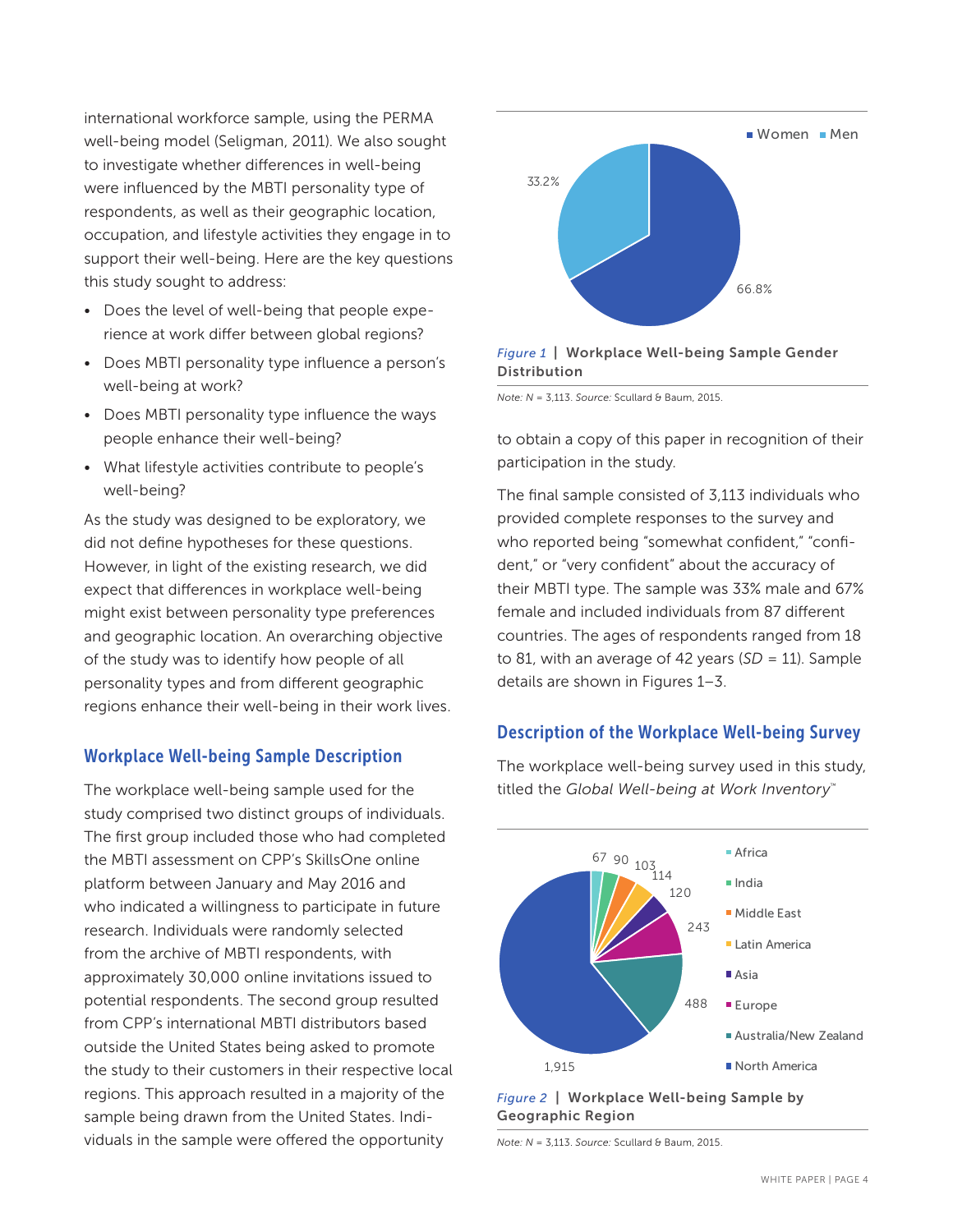

#### *Figure 3* | Workplace Well-being Sample Occupational Distribution

*Note: N* = 3,113. "Other" includes legal occupations; production; military-specific occupations; transportation and materials moving; installation, maintenance, and repair; protective services; personal care and personal service; farming, fishing, and forestry; construction and extraction; building and grounds cleaning and maintenance—each 1% or less of the overall sample. *Source:* Scullard & Baum, 2015.

(GWWI™ ), was developed by Dr. Martin Boult, one of the authors of the study, to evaluate Seligman's (2011) PERMA model of well-being as it relates to the workplace. The survey included demographic items, followed by (1) GWWI items measuring workplace well-being, and (2) a set of items measuring the frequency of use and effectiveness of activities employed by respondents to support their well-being. These items were adapted from the Australian Psychological Society's Stress and Wellbeing in Australia Survey (2015). (*Note:* For a more technical review of the GWWI, see the technical appendix at the back of this paper.)

### Demographics Section

The demographic items consisted of questions about respondents' gender, age, occupation, country of residence, MBTI type (if known), and level of confidence that their reported or verified type was a good fit for them.

### Workplace Well-being Measure Section

The well-being section of the survey comprised 28 items that make up the GWWI (see the technical appendix), measuring the five PERMA factors: Positive Emotions (8 items; e.g., how often the individual experiences happiness), Engagement (5 items; e.g., "I have opportunities to use my talents and strengths at work"), Relationships (5 items; e.g., "My work relationships are rewarding for me and others"), Meaning (5 items; e.g., "My work is meaningful and worthwhile"), and Accomplishment (5 items; e.g., "I feel a sense of achievement from what I do at work"). These items were phrased to measure well-being at work, rather than in general—for example, "I help and support the people I work with." The exception was the Positive Emotions items, which consisted of four positive and four negative emotional or psychological states—for example, "satisfied" as a positive emotional state and "pessimistic" as a negative emotional state. The respondents were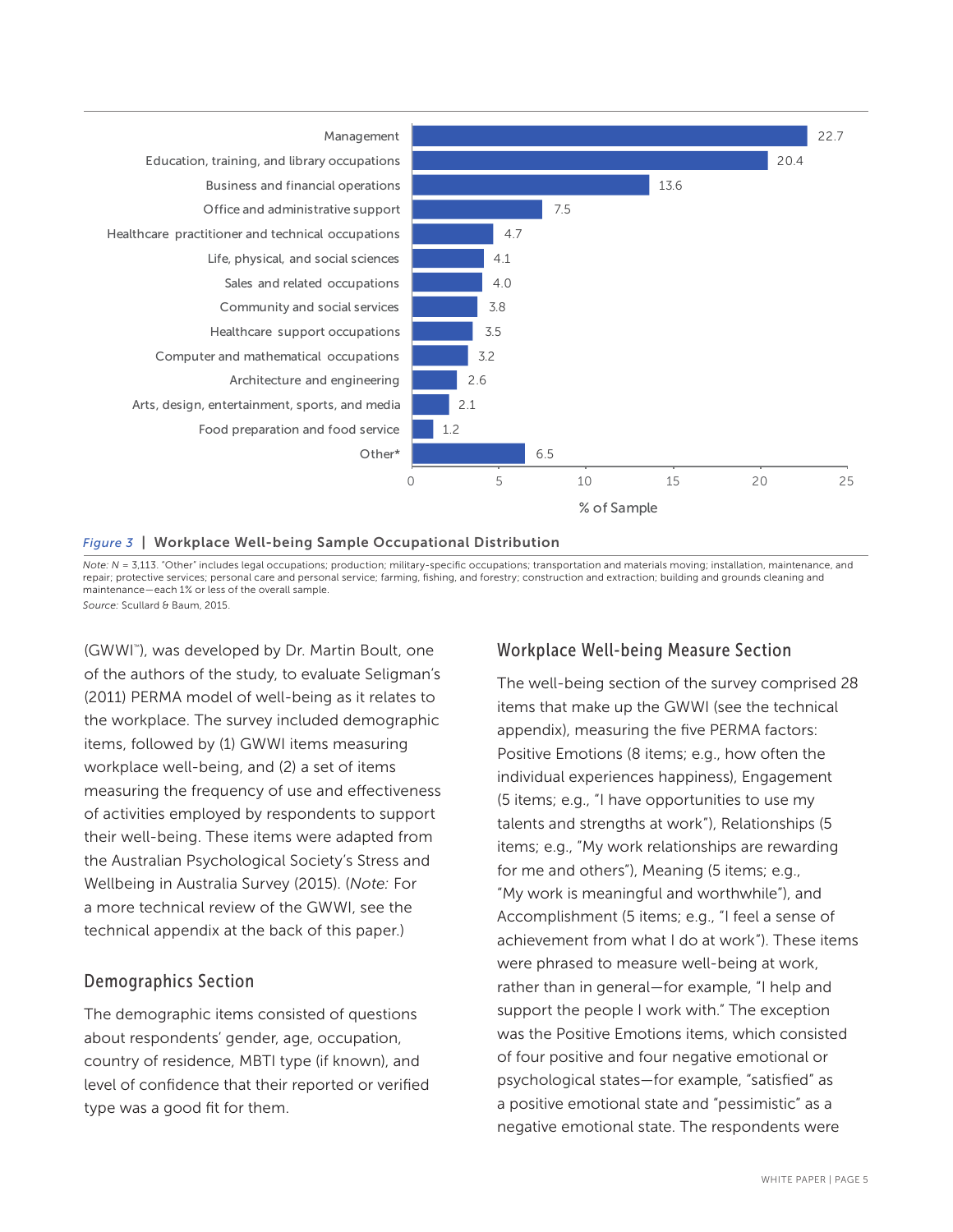asked to indicate where they experienced each of the emotional or psychological states daily, using a 10-point rating scale anchored from "very rarely or never" (1) to "very often or always" (10). The remaining items were rated on a 10-point rating scale anchored from "strongly disagree" (1) to "strongly agree" (10). In addition to the five PERMA measures, responses to the 28 items were also averaged to calculate an overall measure of wellbeing.

# Frequency of Use and Effectiveness of Well-being Activities Section

The second section of the well-being measure consisted of 25 two-part items asking respondents to indicate how frequently they engaged in specific activities to support their well-being and, if they had engaged in an activity, how effectively it supported their well-being. The activity frequency items included a 5-point response option ranging from  $1$  = "never" to  $5$  = "very often." The activity effectiveness items included a 6-point response option ranging from  $1 =$  "do not use this activity" to 6 = "highly effective." Respondents were allowed to indicate a frequency of "never" and still provide a rating of effectiveness, though this rarely happened. The well-being activity items were adapted from the Australian Psychological Society's Stress and Wellbeing in Australia Survey (2015).

# WORKPLACE WELL-BEING SURVEY RESULTS

Responses to the survey were analyzed to evaluate the key questions of focus in the study. The results of these analyses are summarized in the sections that follow.

# MBTI® Type Distribution of the Workplace Well-being Sample

The MBTI type distribution of respondents who completed the workplace well-being survey used in the study is shown in Table 1 and is compared to that of the combined archival global representative sample (CAGRS) compiled by CPP (Thompson,

Table 1 | MBTI<sup>®</sup> Type Distribution of the Workplace Well-being Sample (WWBS) and the Combined Archival Global Representative Sample (CAGRS)

| <b>Sample</b> |             |             | % of Sample by MBTI <sup>®</sup> Type |             |
|---------------|-------------|-------------|---------------------------------------|-------------|
|               | <b>ISTJ</b> | <b>ISFJ</b> | <b>INFJ</b>                           | <b>INTJ</b> |
| <b>WWBS</b>   | 6.7         | 5.9         | 8.3                                   | 9.8         |
| <b>CAGRS</b>  | 15.1        | 9.5         | 2.1                                   | 2.4         |
| Difference    | $-8.4$      | $-3.6$      | 6.2                                   | 7.4         |
|               | <b>ISTP</b> | <b>ISFP</b> | <b>INFP</b>                           | <b>INTP</b> |
| <b>WWBS</b>   | 3.1         | 3.2         | 8.7                                   | 6.3         |
| <b>CAGRS</b>  | 9 N         | 6.9         | 58                                    | 44          |
| Difference    | $-5.9$      | $-3.7$      | 2.9                                   | 1.9         |
|               | <b>ESTP</b> | <b>ESFP</b> | <b>ENFP</b>                           | <b>ENTP</b> |
| <b>WWBS</b>   | 3.7         | 3.5         | 9.4                                   | 6.8         |
| <b>CAGRS</b>  | 5.8         | 6.5         | 8.0                                   | 4.0         |
| Difference    | $-21$       | $-3.0$      | 14                                    | 28          |
|               | <b>ESTJ</b> | <b>ESFJ</b> | <b>ENFJ</b>                           | <b>ENTJ</b> |
| <b>WWBS</b>   | 5.1         | 61          | 7.1                                   | 6.3         |
| <b>CAGRS</b>  | 7.1         | 9.1         | 2.2                                   | 1.9         |
| Difference    | $-2.0$      | $-3.0$      | 49                                    | 44          |

*Note:* Workplace well-being sample *N* = 3,113; CAGRS *N* = 22,794.

2017). The CAGRS includes data collected since the late 1990s comprising 22,794 individuals who completed the MBTI assessment through CPP and its authorized international distributors as part of CPP's development of representative samples. The CAGRS includes respondents from over 20 countries, with the majority residing in the United States and the UK. The table shows both the workplace well-being sample and the CAGRS in terms of the percentage of each MBTI type within the respective samples, along with a difference score, indicating where the workplace well-being survey sample may be either under- or overrepresented for each MBTI type in comparison with the CAGRS.

The distribution for most of the MBTI types in the workplace well-being sample was largely consistent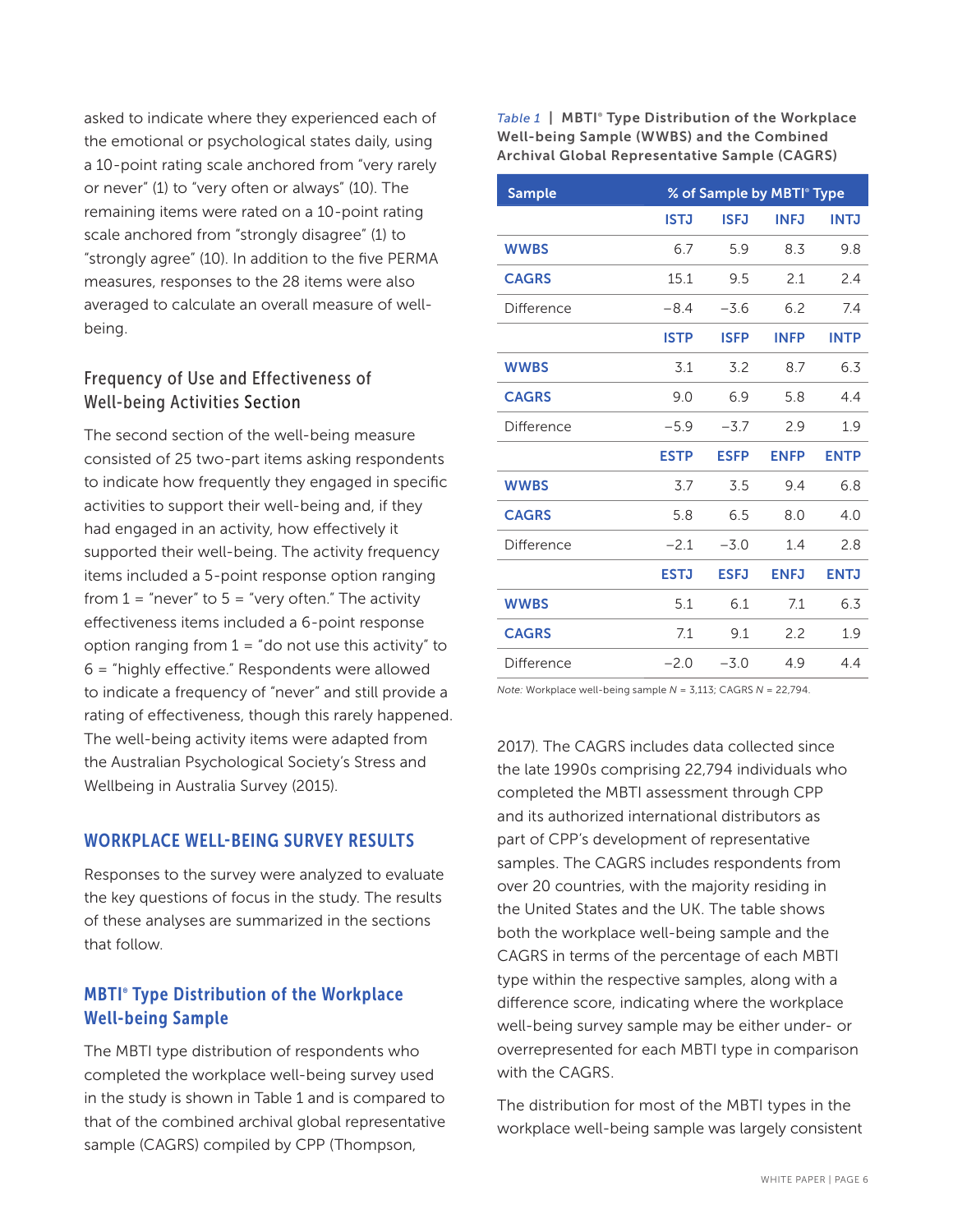| <b>PERMA Factor</b>          | P      | E        | R                        | M                    | $\overline{A}$ | <b>Overall</b><br>Well-<br>being | <b>Mean</b> | <b>SD</b> |
|------------------------------|--------|----------|--------------------------|----------------------|----------------|----------------------------------|-------------|-----------|
| <b>Positive Emotions (P)</b> |        | .488**   | .454"                    | .499"                | .531"          | .758**                           | 7.37        | 1.42      |
| Engagement (E)               | .488"  |          | .454"                    | $.792$ <sup>**</sup> | $.657$ "       | .850"                            | 7.49        | 1.70      |
| <b>Relationships (R)</b>     | .454** | .454"    | $\overline{\phantom{0}}$ | .459"                | .498"          | .668"                            | 7.98        | 1.45      |
| <b>Meaning (M)</b>           | .499** | .792*    | .459"                    |                      | .689**         | $.903$ "                         | 7.74        | 1.89      |
| <b>Accomplishment</b> (A)    | .531"  | $.657$ " | .498**                   | .689"                |                | .758**                           | 6.81        | 0.91      |
| <b>Overall Well-being</b>    | .758** | .850**   | .668"                    | .903**               | .758**         |                                  | 7.62        | 1.32      |

*Table 2* | Correlations Between PERMA Factors Measured by the Workplace Well-being Survey

*Note:* Sample size ranges from 3,006 to 3,113 due to missing responses. \*\*Correlation is significant at the *p* < 0.01 level.

with the CAGRS. Of note, the ISTJ types were less represented in the study's sample relative to the CAGRS, while INTJ, INFJ, and ENFJ types were notably more represented. These differences may reflect type-related influences affecting selfselection into the study. However, the overall number of respondents in the workplace well-being sample for each of the 16 MBTI types was sufficient for between-type comparisons in the study.

# Workplace Well-being Survey Measurement **Properties**

Descriptive statistics and correlations between measures of workplace well-being obtained from the overall sample are summarized in Table 2. The correlations among the PERMA factors are somewhat high, as are the correlations with the overall measure of well-being. Similar patterns have been found by other researchers measuring well-being with the PERMA model (Khaw & Kern, 2015). Note that the largest correlate with overall well-being was the Meaning factor (.903). This finding was also consistent with findings of other researchers using the PERMA model in their research (Khaw & Kern, 2015). (*Note:* Further analysis of the measurement properties of the workplace well-being survey can be found in the technical appendix.)

# Analysis of Workplace Well-being Survey **Results**

Table 2 shows that the overall level of workplace well-being was generally positive, with an average rating for overall well-being of 7.62 (*SD* = 1.32) on a 10-point scale. Respondents tended to answer in the upper half of the response scales (scores of 5 to 10) across all 28 well-being items. This suggests that most respondents generally endorsed experiencing positive well-being.

An examination of the five individual PERMA factors measured by the workplace well-being survey also shows that respondents indicated positive wellbeing for each factor. Mean scores ranged from a high of 7.98 (*SD* = 1.45) for Relationships to a low of 6.81 (*SD* = 0.91) for Accomplishment.

# Workplace Well-being by Geographic Region

The overall and PERMA factor measures of workplace well-being were examined based on the geographic region in which respondents resided. Geographic regions were identified based on self-reported country of residence selected in the demographic section of the survey. The results for geographic region were based on clustering together people who resided in geographically and culturally similar regions (i.e., North America, Latin America, Europe, India, Africa, Asia, Middle East, and Australia/New Zealand). The sample size for some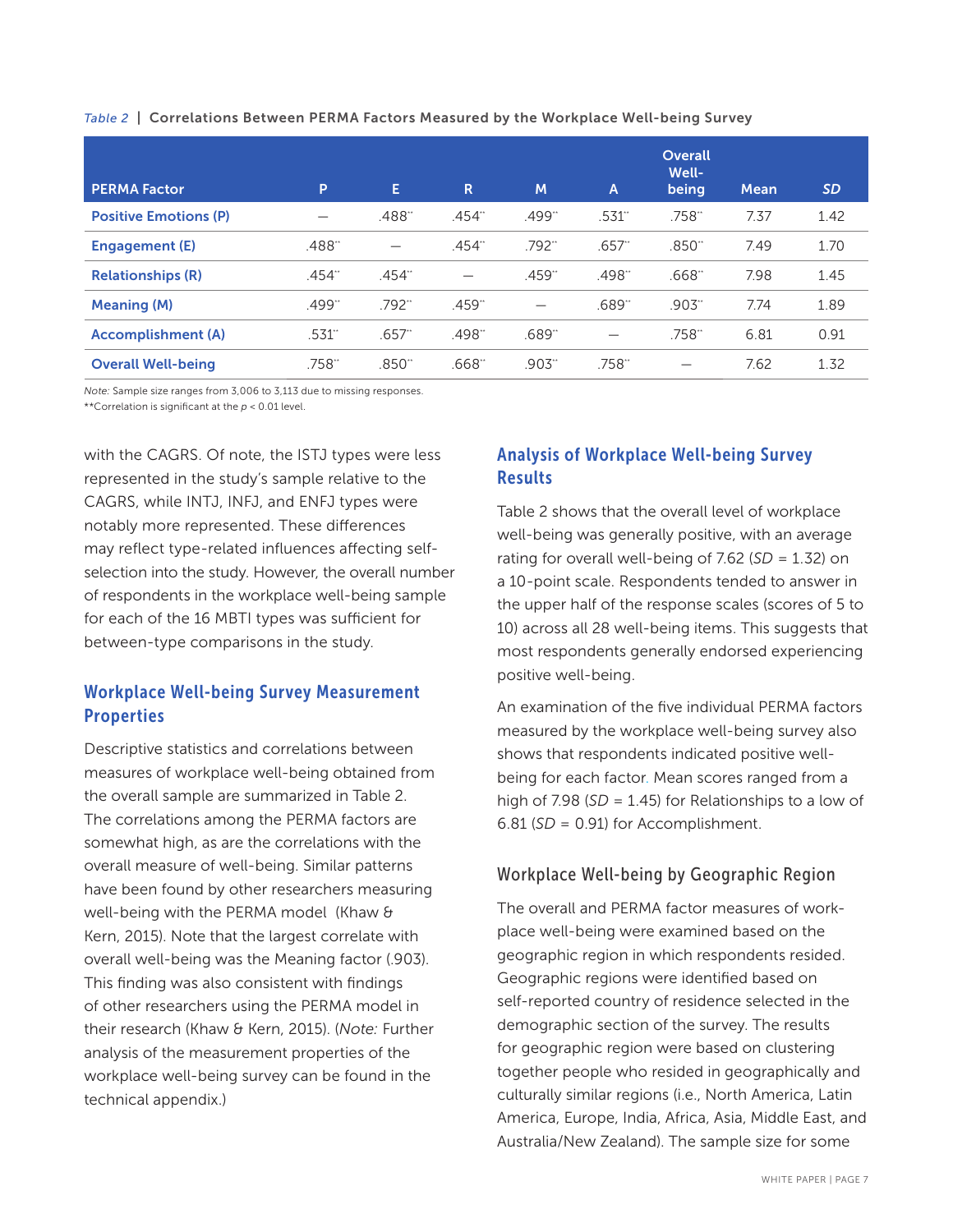

*Figure 4* | Workplace Well-being Based on Geographic Region

*Note: N* = 3,113. Results on a 10-point scale.

regions, such as Asia, was limited by the number of respondents in that region and therefore not proportionally representative when compared with its general population. A low response rate from Asia may be due to the survey being offered only in English.

The results of this analysis are summarized in Figure 4 showing the overall measure of well-being along with the five PERMA well-being factors. The figure shows that the overall range of well-being, along with the PERMA factors, has an average rating of 6.5–8.5, with the lowest overall reported well-being by respondents residing in Asia (mean = 7.35, *SD* = 1.28) and the highest reported well-being by respondents residing in Latin America (mean = 7.95, *SD* = 1.18), closely followed by respondents residing in Australia and New Zealand (mean =  $7.93$ ,  $SD = 1.13$ ).

When overall well-being was examined, significant statistical differences were found (F(7, 3091) = 6.59, *p* < .001), with Asia reporting a significantly lower level of well-being compared with Latin America, Australia/New Zealand, and India, and not being different for the other regions. Respondents located in Latin American reported significantly higher levels of well-being compared to respondents in Europe,

North America, and Asia. An identical pattern was found for respondents in Australia/New Zealand. Analyses of the PERMA factors followed a similar pattern as that found for overall well-being.

# Workplace Well-being by MBTI® Type

Similar analyses were conducted to explore the five PERMA well-being factors and overall well-being for each of the 16 MBTI types. Results are summarized in Figure 5. The figure shows a few notable patterns. First, well-being is lower overall for individuals with a preference for Introversion (I) compared to those with a preference for Extraversion (E). Additionally, individuals indicating ISTP preferences reported the lowest level of well-being of the 16 types (although still with a relatively high mean score of 7.00), and those indicating ENFP preferences (mean score of 8.08) reported the highest level of well-being. Statistical analyses revealed there were statistically significant differences in self-reported well-being (F(1, 3097) = 12.38, *p* < .0001). Post hoc analyses were conducted, and the results show that there were significant differences between the highest and lowest scores. The rank order of the types on the measures is shown in Table 3.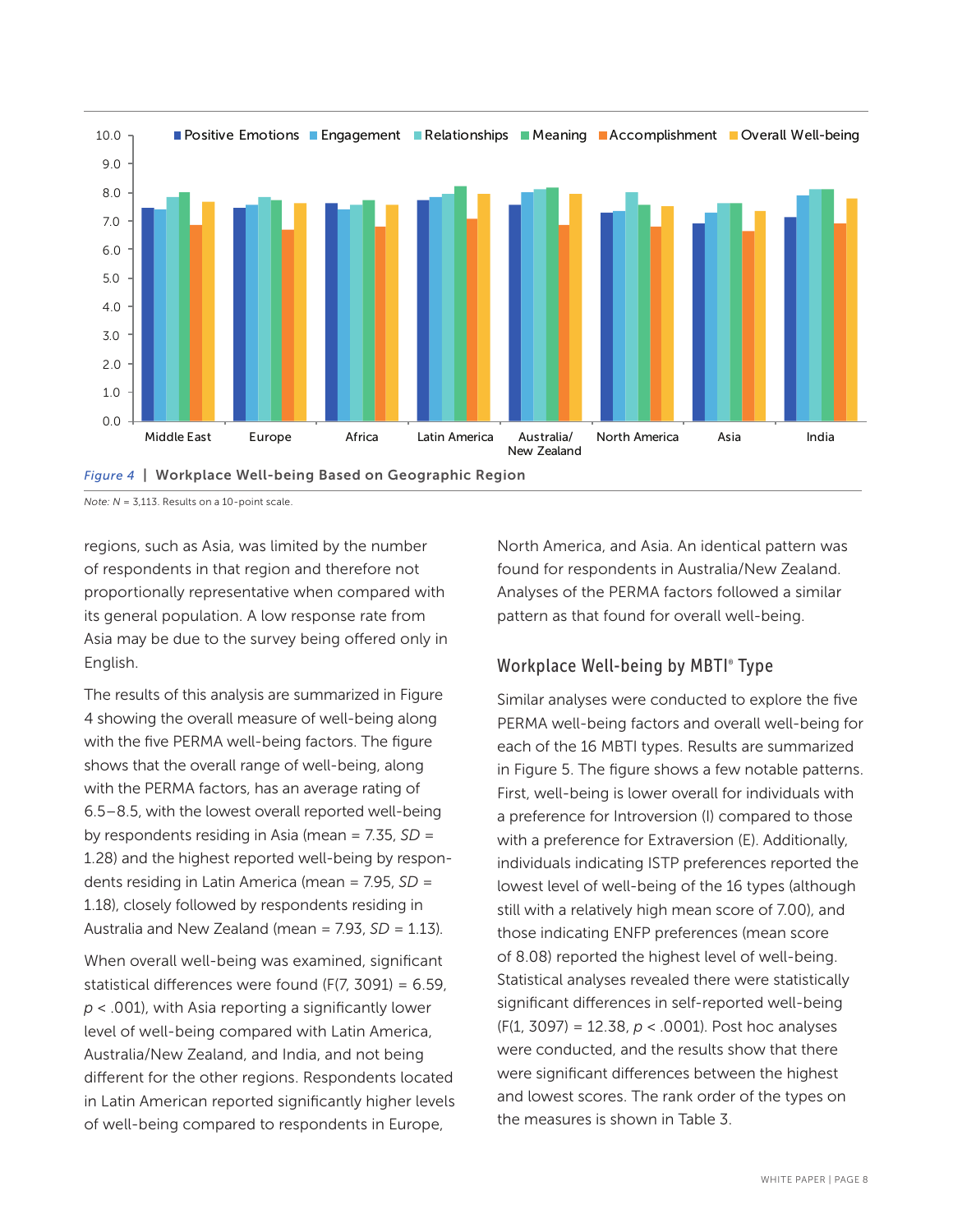

*Note: N* = 3,113. Results on a 10-point scale.

| Overall<br><b>Well-being</b> | <b>Positive</b><br><b>Emotions</b> | <b>Engagement</b> | <b>Relationships</b> | <b>Meaning</b> | <b>Accomplishment</b> |
|------------------------------|------------------------------------|-------------------|----------------------|----------------|-----------------------|
| <b>ENFP</b>                  | <b>ESFP</b>                        | <b>ENFP</b>       | <b>ENFP</b>          | <b>ESTJ</b>    | <b>ESTJ</b>           |
| <b>ESTJ</b>                  | <b>ENTJ</b>                        | <b>ESTJ</b>       | <b>ESFJ</b>          | <b>ENFP</b>    | <b>ENTJ</b>           |
| <b>ESFP</b>                  | <b>ESTJ</b>                        | <b>ENTJ</b>       | <b>ESFP</b>          | <b>ENFJ</b>    | <b>ENFJ</b>           |
| <b>ENTJ</b>                  | <b>ENFP</b>                        | <b>ENFJ</b>       | <b>ENFJ</b>          | <b>ESFJ</b>    | <b>ENFP</b>           |
| <b>ESFJ</b>                  | <b>ESTP</b>                        | <b>ESFP</b>       | <b>ESTJ</b>          | <b>ESFP</b>    | <b>ESFP</b>           |
| <b>ENFJ</b>                  | <b>ENTP</b>                        | <b>ENTP</b>       | <b>ESTP</b>          | <b>ENTJ</b>    | <b>ESFJ</b>           |
| <b>ESTP</b>                  | <b>ESFJ</b>                        | <b>ESFJ</b>       | <b>ENTP</b>          | <b>ESTP</b>    | <b>ISFJ</b>           |
| <b>ENTP</b>                  | <b>ENFJ</b>                        | <b>INTP</b>       | <b>ENTJ</b>          | <b>ISFJ</b>    | <b>ESTP</b>           |
| <b>ISFJ</b>                  | <b>ISFJ</b>                        | <b>ESTP</b>       | <b>ISFJ</b>          | <b>ENTP</b>    | <b>ISTJ</b>           |
| <b>ISTJ</b>                  | <b>ISTJ</b>                        | <b>INFP</b>       | <b>INFJ</b>          | <b>INFP</b>    | <b>ENTP</b>           |
| <b>INFP</b>                  | <b>INTP</b>                        | <b>ISFJ</b>       | <b>INFP</b>          | <b>ISTJ</b>    | <b>INTJ</b>           |
| <b>INTP</b>                  | <b>ISFP</b>                        | <b>ISTJ</b>       | <b>ISTJ</b>          | <b>INTP</b>    | <b>INFJ</b>           |
| <b>INFJ</b>                  | <b>INFJ</b>                        | <b>ISFP</b>       | <b>ISFP</b>          | <b>INFJ</b>    | <b>INFP</b>           |
| <b>ISFP</b>                  | <b>INFP</b>                        | <b>INFJ</b>       | <b>INTJ</b>          | <b>INTJ</b>    | <b>INTP</b>           |
| <b>INTJ</b>                  | <b>ISTP</b>                        | <b>INTJ</b>       | <b>INTP</b>          | <b>ISFP</b>    | <b>ISTP</b>           |
| <b>ISTP</b>                  | <b>INTJ</b>                        | <b>ISTP</b>       | <b>ISTP</b>          | <b>ISTP</b>    | <b>ISFP</b>           |
|                              |                                    |                   |                      |                |                       |

#### *Table 3* | Rank Order of MBTI® Types on the Workplace Well-being Factors from Highest to Lowest

*Note: N* = 3,113.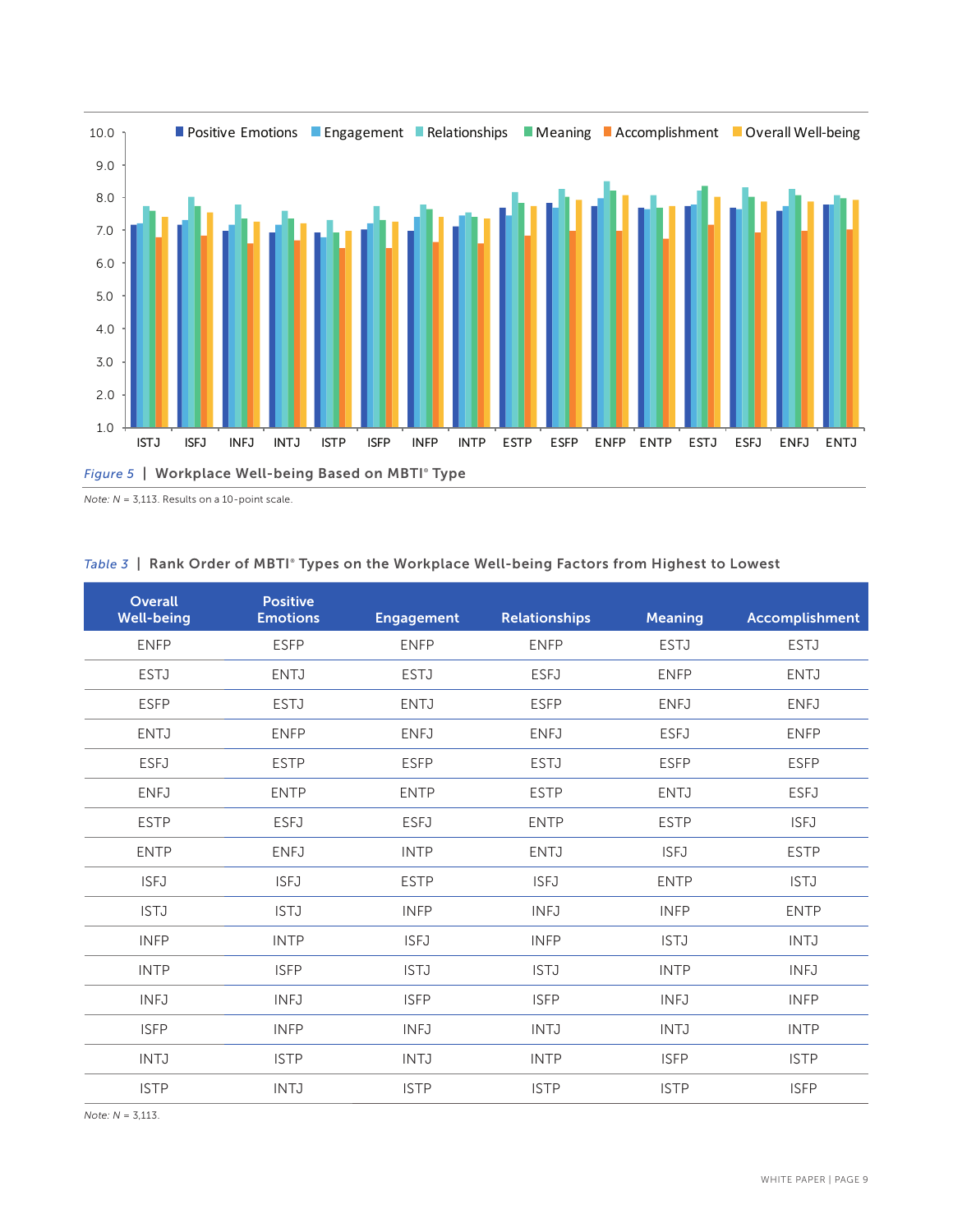A further multivariate analysis of variance (MANOVA) was conducted for the well-being factors, and significant differences were found based on whole type (i.e., four-letter type). The analyses of the PERMA factors contributing to overall well-being were also significant (F(75, 14819.23) = 5.25; Wilks' Λ = .882, *p* < .0001). The effect of type was small, but the pattern that emerges, summarized in Table 3, is highly consistent in terms of reported well-being of the respondents. With the exception of Positive Emotions and Accomplishment, ISTPs reported the lowest level of wellbeing across the PERMA factors, while ENFPs reported the highest levels for Engagement and Relationships, and ESTJs reported the highest levels for Meaning and Accomplishment. Small but significant differences were evident between the highest- and lowest-ranked types in the table for each of the PERMA factors and the overall measure of well-being.

The table displays the rank order of the 16 types for each PERMA factor and overall well-being, from highest to lowest. It shows that people with preferences for ENFP, ESTJ, and ENTJ tend to cluster toward the top, indicating generally higher levels of workplace well-being. Conversely, the table shows that people with preferences for ISTP and INTJ cluster toward the bottom, indicating generally lower levels of workplace well-being. However, it is important to remember that, as indicated in Figure 5, the differences between the average PERMA factor

and overall well-being scores for each type are generally small—within about 1 point on a 10-point scale at most.

### Predicting Well-being from MBTI® Preferences

An analysis of the well-being data was conducted to investigate whether overall well-being could be predicted from the MBTI preferences, along with the demographic information available, to determine whether variables other than type preferences accounted for the differences in well-being observed between whole MBTI types. This analysis used stepwise regression to predict overall well-being from respondents' age, gender, occupation, and geographic region. The analysis found significant results (F(4, 3008) = 84.50, *p* < .001) and identified four predictor variables that accounted for variance in the predictor after the prior variables were entered. These results are summarized in Table 4.

The *R*-squared change column reflects the additional variance accounted for in the entire model when each of the predictors is entered into the regression equation. Note that age and E–I preference account for most of the variance, and the total variance accounted for is small. However, the results indicate that individuals reported higher levels of well-being in the older age groups, and those with a preference for Extraversion (E) reported higher levels of well-being than those with a preference for Introversion (I). This finding

| <b>Sample</b>         | b        | <b>Std error</b> | <b>Beta</b> | It.       | Sig.  | $R^2$ change |
|-----------------------|----------|------------------|-------------|-----------|-------|--------------|
| Constant              | 7.504    | 0.134            |             | 55.811    | 0.000 |              |
| Age                   | 0.026    | 0.002            | 0.228       | 13.188    | 0.000 | 0.051        |
| E-I Preference        | $-0.565$ | 0.046            | $-0.214$    | $-12.352$ | 0.000 | 0.047        |
| Gender                | 0.099    | 0.050            | 0.035       | 2.004     | 0.045 | 0.002        |
| <b>T-F Preference</b> | 0.093    | 0.047            | 0.035       | 1.979     | 0.048 | 0.001        |

#### *Table 4* | Prediction of Workplace Well-being Based on Type Preferences and Demographic Characteristics

*Note:* Workplace well-being sample *N* = 3,113; CAGRS *N* = 22,794.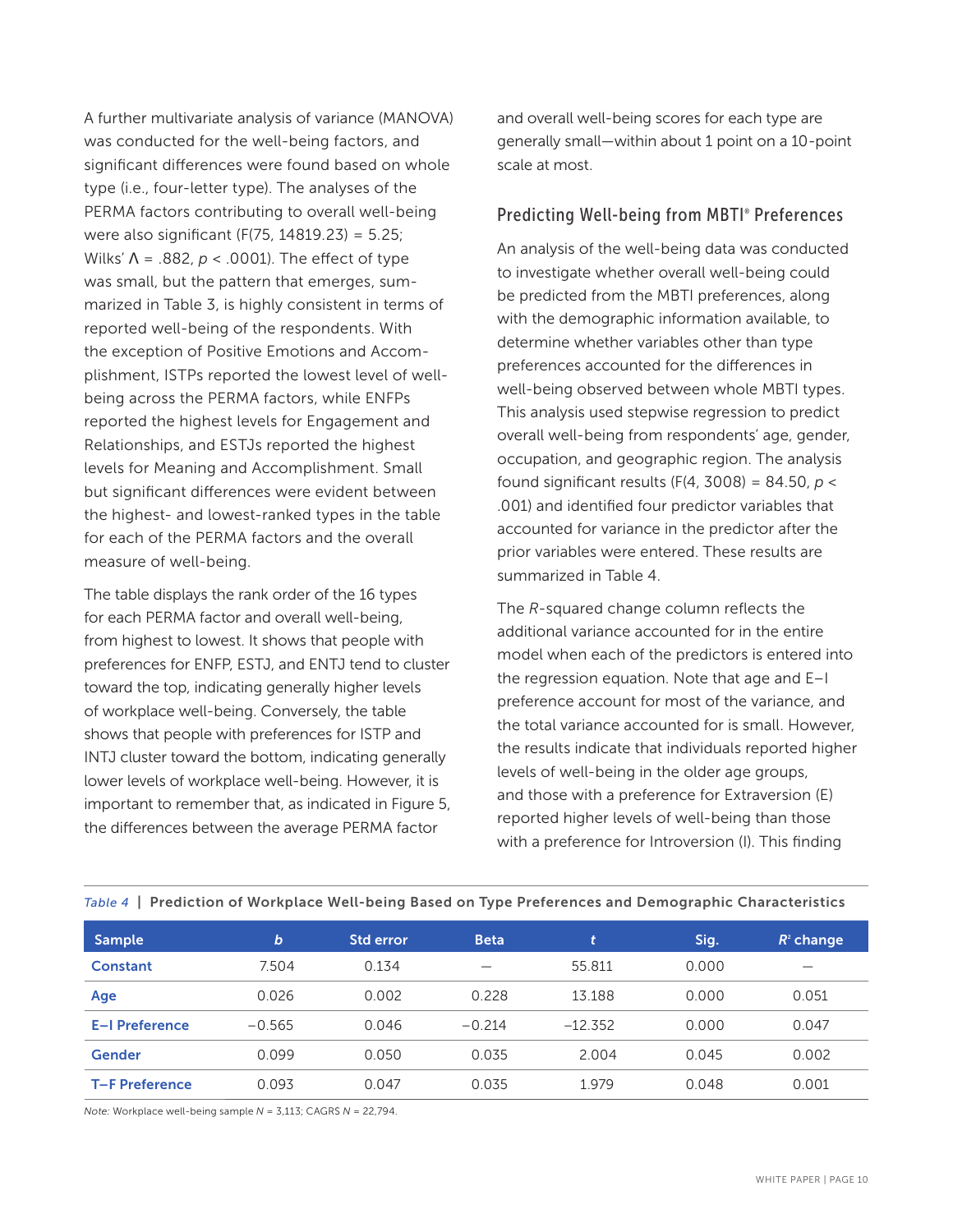is consistent with previous research using related personality measures (Albuquerque et al., 2011; Diener et al., 2003; Lucas, 2008).

Together, these analyses show that although overall well-being is high across all personality types, differences between the MBTI types were indicated with respect to their experiences of workplace well-being. Of particular note, the level of Accomplishment was found to be the lowest for all PERMA factors across all 16 types, possibly indicating that factors other than personality type are influencing individuals' perception of what they achieve and accomplish in their work. Further, results from the regression analysis suggest that the whole-type differences observed in overall wellbeing are likely to be driven largely by the E or I preference of each personality type and to a lesser degree the T or F preference. The analysis also indicates that geographic region and occupation of respondents did not play an identifiable role in predicting well-being.

### Analysis of Well-being Activities

The 25 items evaluating activities that respondents could use to help manage their well-being were analyzed next. These items were investigated at the individual item level, with an examination of both the frequency of use and effectiveness of the activity by geographic region and by MBTI type. For these analyses, geographic regions and MBTI types were compared to identify where respondents might differ in their approaches to improving their well-being. It should be noted that not all the items evaluating the activities were specifically work related. Instead, the items comprised a set of activities that were expected to be directly (e.g., "Going to work") or indirectly (e.g., "Adjusting my expectations" or "Focusing on positives") relevant to workplace well-being. Finally, the entire set of possible predictors was examined for the combined effect for frequency of use and effectiveness of the activity, MBTI type, and geographic region on overall well-being.

# Frequency of Use and Effectiveness of Well-being Activities by Geographic Region

The responses to the 25 items assessing activities used to support well-being were compared using analysis of variance (ANOVA) and Tukey post hoc analyses, comparing each item for mean differences based on the geographic region categories. The overall pattern of the mean frequency of use for each activity is summarized in Figure 6, while the significant differences based on the post hoc analysis are summarized in Table 5.

(*Note:* In Tables 5–8, statistically significant post hoc differences are summarized using letters to reflect the magnitude of the difference, as follows:

- $\bullet$  L = low [significantly lower than other regions]
- $\bullet$  ML = moderately low [significantly lower than M but significantly higher than L]
- $\bullet$   $M =$  moderate [significantly lower than MH but significantly higher than ML]
- MH = moderately high [significantly lower than H but significantly higher than M]
- $\bullet$  H = high [significantly higher than all other regions]

For example, a row with an L and an H indicates that the frequency of use or effectiveness rating of an activity in the region heading the column with the L was significantly lower than that in the region in the column with the H. Similarly, a row with an M indicates that the frequency of use or effectiveness rating of the activity in the corresponding region was significantly higher than that of the region with the L but significantly lower than that of the region with the H, and so on. Conversely, an activity with no letters in the associated row indicates there were no significant differences based on the post hoc analysis. These tables provide a visual summary of significant differences of the values plotted in Figures 6–9.)

Table 5, along with Figure 6, make evident a number of interesting trends. Respondents in different regions tended to endorse items that clustered into different categories. Of note, respondents from Africa had high scores on the two items associated with religion or spirituality. In contrast, respondents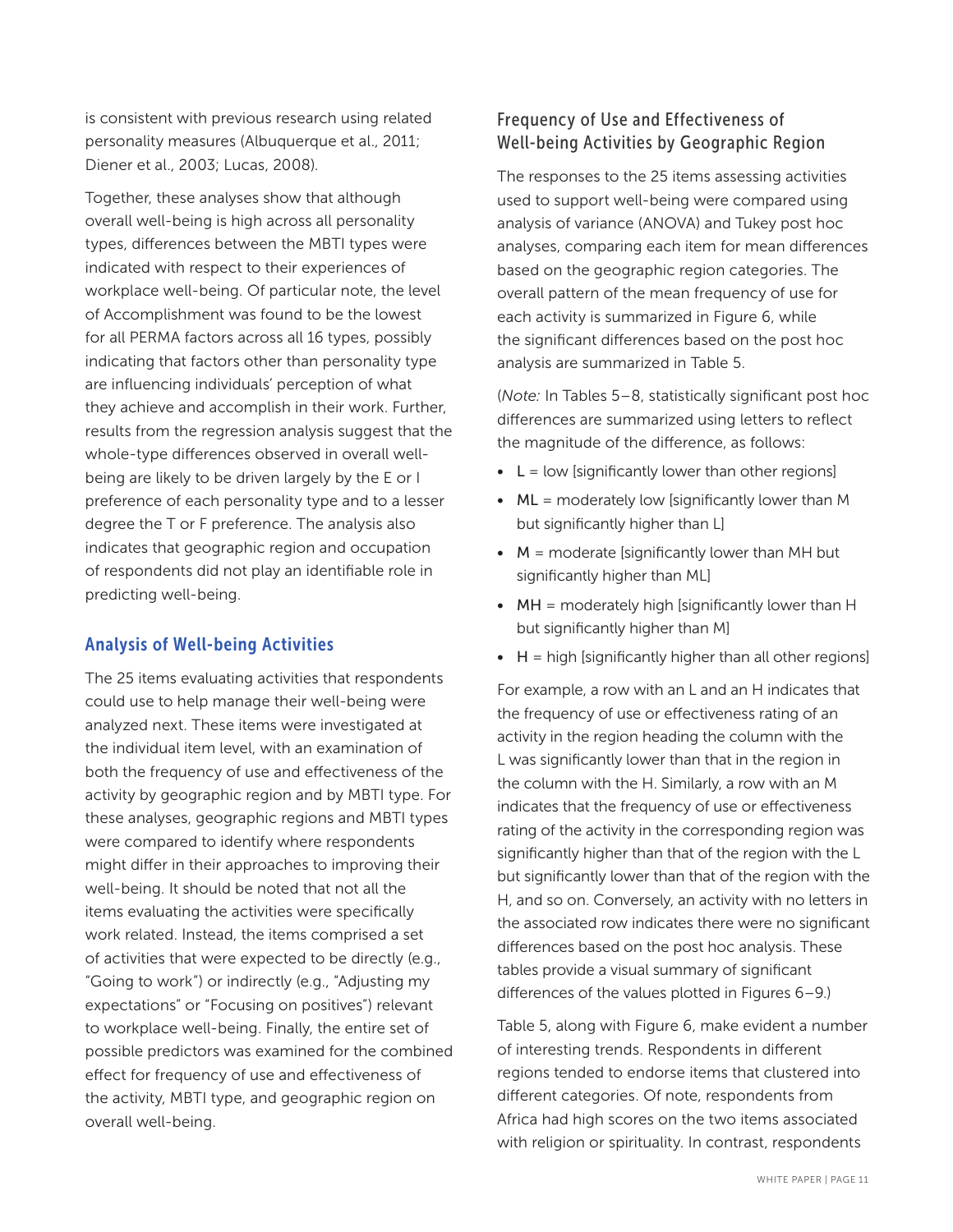### *Table 5* | Frequency of Use of Well-being Activities by Geographic Region

| <b>Activity</b>                                        | <b>Middle</b><br><b>East</b> | <b>Europe</b>                                               | <b>Africa</b>             | Latin<br><b>America</b>   | Australia/<br><b>New</b><br><b>Zealand</b>                  | <b>North</b><br><b>America</b> | Asia                      | India                     |
|--------------------------------------------------------|------------------------------|-------------------------------------------------------------|---------------------------|---------------------------|-------------------------------------------------------------|--------------------------------|---------------------------|---------------------------|
| <b>Watching television/movies</b>                      |                              |                                                             |                           |                           | $\overline{H}$                                              |                                | L                         |                           |
| Listening to or playing music*                         |                              |                                                             |                           |                           |                                                             |                                |                           |                           |
| <b>Reading</b>                                         |                              |                                                             |                           |                           |                                                             |                                |                           | Н                         |
| <b>Playing video games</b>                             |                              |                                                             |                           |                           |                                                             |                                | $\boldsymbol{\mathsf{H}}$ |                           |
| <b>Shopping</b>                                        | $\boldsymbol{\mathsf{H}}$    |                                                             |                           |                           |                                                             | L                              |                           |                           |
| <b>Watching sports</b>                                 | L                            | L                                                           | H                         |                           |                                                             |                                |                           | L                         |
| <b>Focusing on positives</b>                           |                              |                                                             | Н                         | M                         |                                                             |                                |                           |                           |
| <b>Adjusting my expectations</b>                       |                              | L                                                           |                           |                           |                                                             |                                |                           | H                         |
| <b>Considering other</b><br>perspectives*              |                              |                                                             |                           |                           |                                                             |                                |                           |                           |
| <b>Using stress management</b><br>techniques           | M                            |                                                             | H                         | L                         | H                                                           | M                              |                           | M                         |
| <b>Mindfulness techniques</b>                          | H                            | L                                                           | M                         |                           | M                                                           |                                |                           | H                         |
| Spending time with family/<br>friends*                 |                              |                                                             |                           |                           |                                                             |                                |                           |                           |
| Eating meals with others*                              |                              |                                                             |                           |                           |                                                             |                                |                           |                           |
| <b>Attending parties</b>                               |                              |                                                             |                           | $\boldsymbol{\mathsf{H}}$ |                                                             |                                |                           |                           |
| <b>Participating in online social</b><br>activities*   |                              |                                                             |                           |                           |                                                             |                                |                           |                           |
| <b>Eating healthy</b>                                  | ML                           | ML                                                          | M                         |                           | H                                                           | ML                             | L                         | ML                        |
| <b>Massage</b>                                         |                              | L                                                           |                           |                           | M                                                           | L                              |                           | Н                         |
| Meditation*                                            |                              |                                                             |                           |                           |                                                             |                                |                           |                           |
| Yoga                                                   |                              |                                                             |                           | L                         | M                                                           |                                |                           | Н                         |
| <b>Exercise</b>                                        |                              |                                                             |                           |                           | $\boldsymbol{\mathsf{H}}$                                   |                                | L                         | L                         |
| <b>Playing sports</b>                                  |                              |                                                             |                           |                           | L                                                           |                                |                           | $\boldsymbol{\mathsf{H}}$ |
| <b>Walking</b>                                         |                              | $\mathsf{H}% _{\mathbb{R}}^{1}\left( \mathbb{R}^{2}\right)$ | $\boldsymbol{\mathsf{H}}$ | $\mathsf L$               | $\mathsf{H}% _{\mathbb{R}}^{1}\left( \mathbb{R}^{2}\right)$ |                                |                           |                           |
| <b>Participating in religious</b><br><b>activities</b> | MH                           | L                                                           | H                         | ML                        |                                                             | MH                             |                           | $ML$                      |
| <b>Reading spiritual literature</b>                    | MH                           | $\mathsf L$                                                 | $\boldsymbol{\mathsf{H}}$ |                           |                                                             |                                | $ML$                      | $\mathsf{ML}$             |
| <b>Going to work</b>                                   |                              | L                                                           | $\boldsymbol{\mathsf{H}}$ |                           | L                                                           |                                |                           |                           |

*Note:* Sample sizes range from 3,006 to 3,113 due to missing responses. L = low (significantly lower than other regions); ML = moderately low (significantly lower than M but significantly higher than L); M = moderate (significantly lower than MH but significantly higher than ML); MH = moderately high (significantly lower than H but significantly higher than M); H = high (significantly higher than all other regions).

\*No significant differences between geographic regions.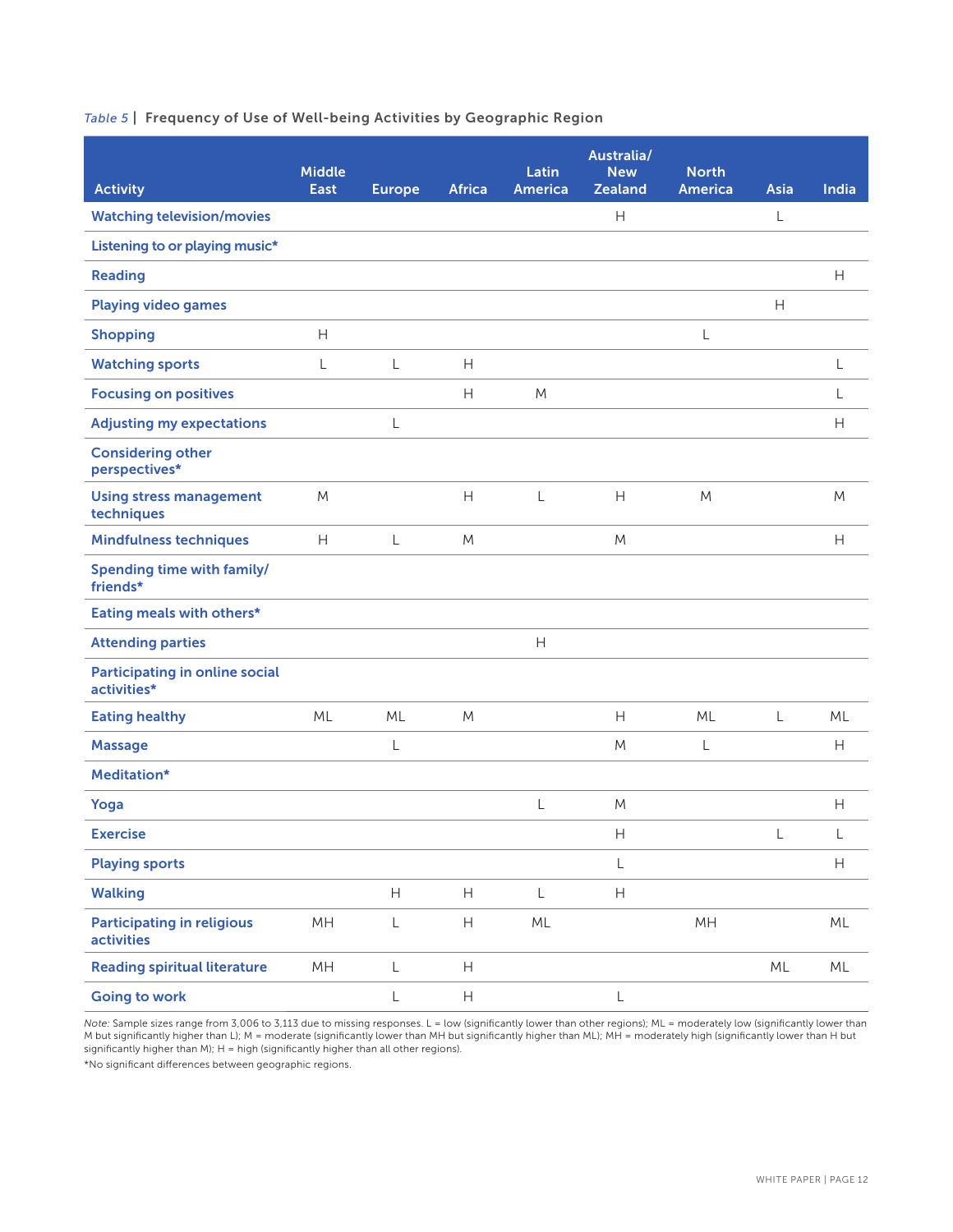

*Figure 6* | Frequency of Use of Activities Supporting Well-being by Geographic Region *Note: N* = 3,113.

from Europe had the lowest scores on these items. Also, respondents from Australia and New Zealand had higher scores on several more intrapersonal approaches (e.g., "Using stress management techniques"). Overall, respondents from Europe were among the lowest-scoring respondents on 7 of the 25 items, while respondents from Africa were among the highest-scoring respondents on 7 of the 25 items, with respondents from India reporting high frequency for 6 activities, and Australia and New Zealand respondents reporting high frequency of use for 5 of the 25 items.

The analysis of the 25 items examining the effectiveness of these activities is summarized in Table 6 and Figure 7. The pattern here is similar to that found for the frequency of use of the activities. Again, respondents from Africa indicated that the two items associated with religion and spirituality were effective, while the European respondents rated these items significantly lower. Regarding

effectiveness, the North American and European respondents each rated 6 of the 25 items significantly lower than the respondents from other regions. Also, the respondents from Africa and Latin America each rated 7 of the 25 items significantly higher than respondents from other regions. This suggests that the workplace well-being was supported by a range of activities, rather than a select few, and that the activities used differ by region.

Figure 7 shows several patterns regarding what is generally rated high or low in terms of activity effectiveness across the different geographic regions. Among the highest-rated activities were:

- "Going to work"
- "Focusing on positives"
- "Spending time with family/friends"
- "Exercise"
- "Eating healthy"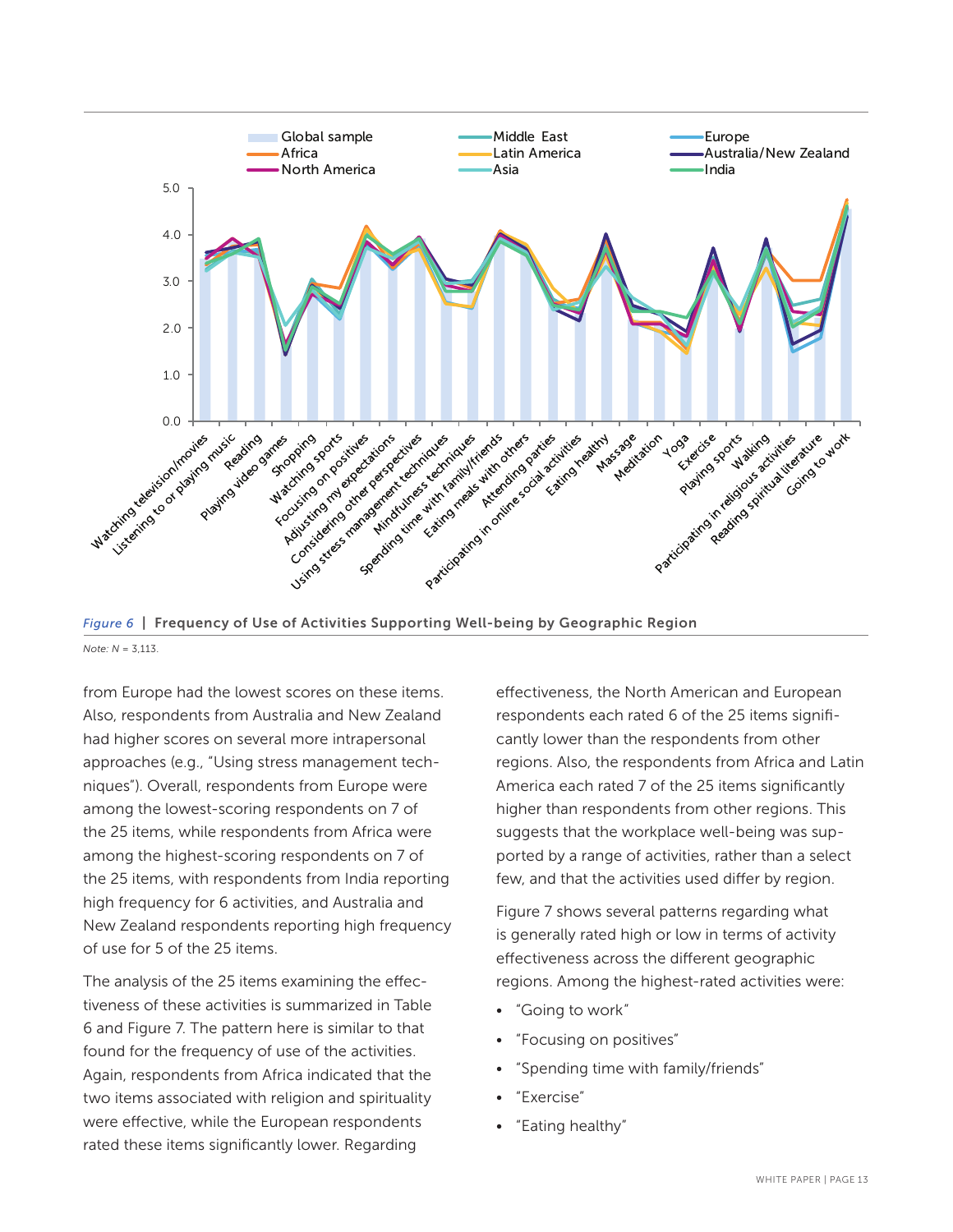#### *Table 6* | Effectiveness of Well-being Activities by Geographic Region

|                                                        | <b>Middle</b> |                                                             |                           | Latin          | Australia/<br><b>New</b> | <b>North</b>   |              |                           |
|--------------------------------------------------------|---------------|-------------------------------------------------------------|---------------------------|----------------|--------------------------|----------------|--------------|---------------------------|
| <b>Activity</b><br><b>Watching television/movies*</b>  | East          | <b>Europe</b>                                               | <b>Africa</b>             | <b>America</b> | <b>Zealand</b>           | <b>America</b> | Asia         | India                     |
|                                                        |               |                                                             |                           |                | $\mathsf{H}$             |                |              |                           |
| <b>Listening to or playing music</b>                   |               |                                                             |                           |                |                          |                |              | L                         |
| <b>Reading</b>                                         |               |                                                             |                           |                |                          | L              |              | $\mathsf{H}$              |
| <b>Playing video games</b>                             |               |                                                             |                           |                |                          |                | Н            |                           |
| <b>Shopping</b>                                        | H             |                                                             | Н                         | H              |                          | L              | Н            |                           |
| <b>Watching sports*</b>                                |               |                                                             |                           |                |                          |                |              |                           |
| <b>Focusing on positives</b>                           |               |                                                             | $\overline{H}$            | M              |                          | L              |              |                           |
| <b>Adjusting my expectations</b>                       |               | L                                                           | $\mathsf{L}$              | H              |                          |                |              |                           |
| <b>Considering other</b><br>perspectives*              |               |                                                             |                           |                |                          |                |              |                           |
| <b>Using stress management</b><br>techniques           | H             | L                                                           |                           |                | $\mathsf{H}$             |                |              |                           |
| <b>Mindfulness techniques</b>                          |               | L                                                           |                           |                | H                        |                |              |                           |
| Spending time with family/<br>friends                  |               |                                                             |                           | H              |                          | L              | L            | L                         |
| <b>Eating meals with others</b>                        |               |                                                             |                           | H              |                          |                |              |                           |
| <b>Attending parties</b>                               |               |                                                             |                           | Н              |                          |                |              |                           |
| Participating in online social<br><b>activities</b>    |               |                                                             |                           |                | L                        |                | $\mathsf{H}$ |                           |
| <b>Eating healthy</b>                                  | M             |                                                             | M                         | M              | Н                        |                | L            |                           |
| <b>Massage</b>                                         |               |                                                             | L                         |                | Н                        |                |              |                           |
| Meditation*                                            |               |                                                             |                           |                |                          |                |              |                           |
| Yoga                                                   |               |                                                             | L                         |                | M                        | M              |              | H                         |
| <b>Exercise</b>                                        |               |                                                             | L                         | M              | $\mathsf{H}%$            |                |              |                           |
| <b>Playing sports</b>                                  |               |                                                             | $\mathsf L$               | H              | $\mathsf L$              | L              | H            |                           |
| <b>Walking</b>                                         |               | $\mathsf{H}% _{\mathbb{R}}^{1}\left( \mathbb{R}^{2}\right)$ |                           |                | H                        |                | L            | $\boldsymbol{\mathsf{H}}$ |
| <b>Participating in religious</b><br><b>activities</b> | M             | $\mathsf L$                                                 | $\boldsymbol{\mathsf{H}}$ | M              | L                        | M              | M            | ML                        |
| <b>Reading spiritual literature</b>                    | M             | L                                                           | H                         |                |                          |                | M            | ML                        |
| <b>Going to work</b>                                   | M             | L                                                           |                           | H              |                          | L              |              | $\boldsymbol{\mathsf{H}}$ |

*Note:* Sample sizes range from 3,006 to 3,113 due to missing responses. L = low (significantly lower than other regions); ML = moderately low (significantly lower than M but significantly higher than L); M = moderate (significantly lower than MH but significantly higher than ML); MH = moderately high (significantly lower than H but significantly higher than M);  $H = h$ igh (significantly higher than all other regions).

\*No significant differences between geographic regions.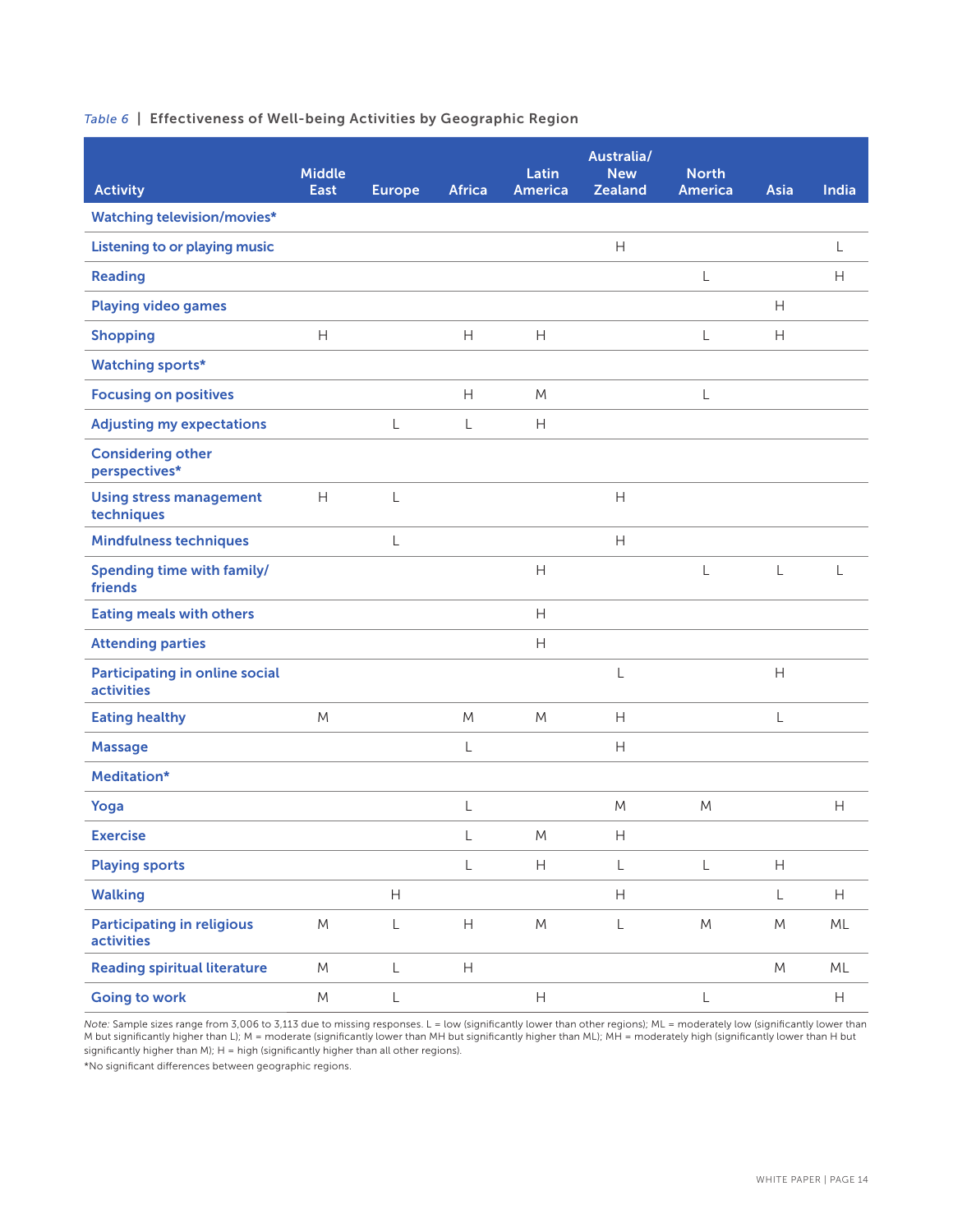

*Figure 7* | Effectiveness of Activities Supporting Well-being by Geographic Region

*Note: N* = 3,113.

Among the lowest-rated activities were:

- "Playing video games"
- "Yoga"
- "Playing sports"
- "Meditation"
- "Participating in religious activities"

Taken as a whole, the results of the analysis of geographic regions and the activities that support well-being suggest that while the overall patterns are similar, in some regions respondents differ in their approaches and efficacy for supporting their well-being. This suggests that individuals and organizations in different parts of the world should consider localized approaches to supporting wellbeing at work.

Given the large number of statistical comparisons these items provided, an examination of the impact of the activities on well-being was also conducted. Specifically, the level of well-being, along with each of the PERMA factors, was predicted from the

measures of frequency of use and effectiveness of well-being activities. The goal of these analyses was to address the following question: What activities used to support well-being are the most strongly related to overall reported workplace well-being?

# Frequency of Use and Effectiveness of Wellbeing Activities by MBTI® Type

Personality type, measured by the MBTI instrument, was also examined for differences in the frequency of use and effectiveness of activities used by respondents to support their workplace well-being. Again, the 25 activity frequency of use and effectiveness items were analyzed with analysis of variance (ANOVA) and Tukey post hoc follow-up tests. The overall pattern of results is summarized in Table 7, which should be examined along with Figure 8.

A review of Figure 8 shows a fairly consistent pattern of responses across the different MBTI personality types for the activity frequency of use items. However, some differences between the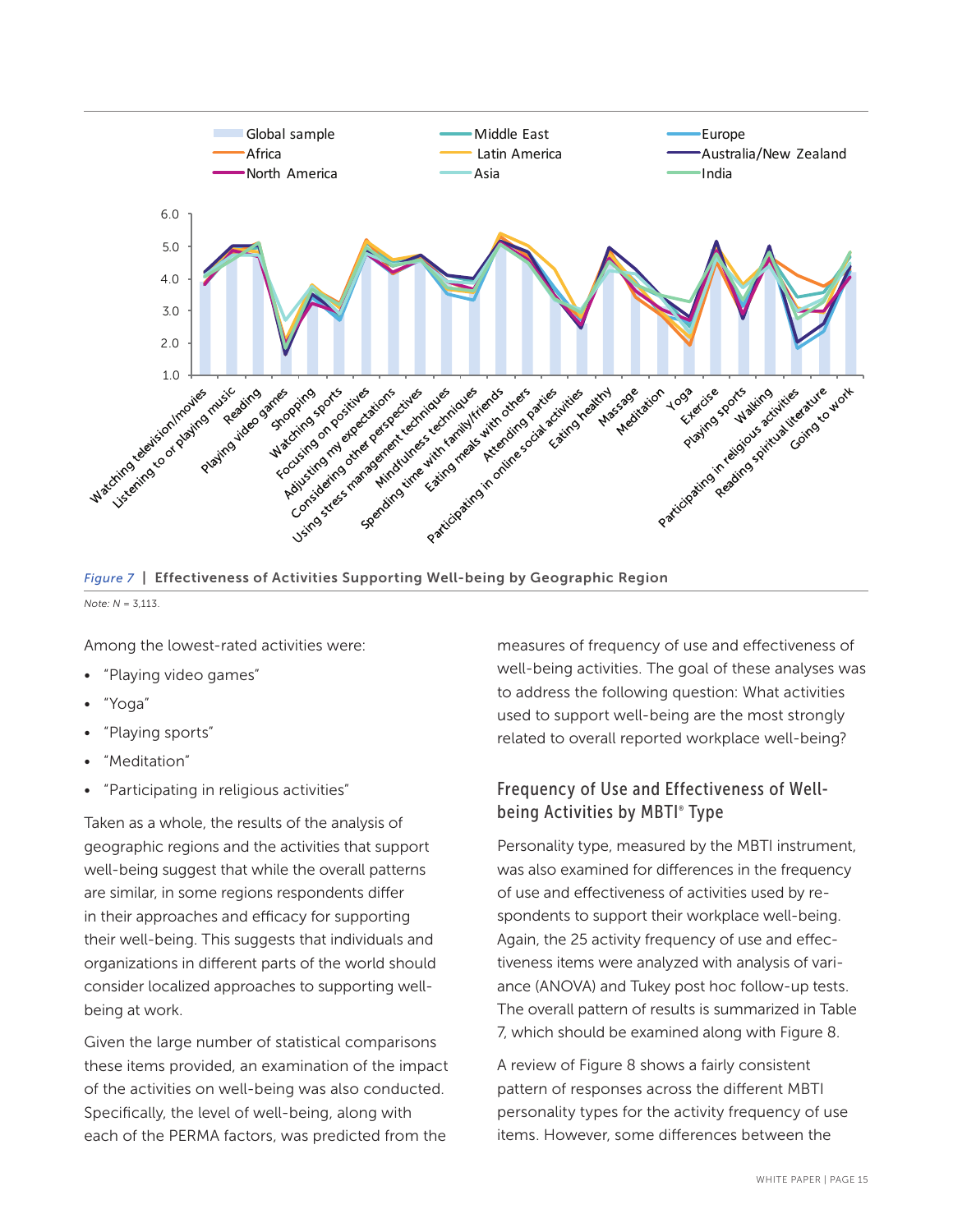#### *Table 7* | Frequency of Use of Well-being Activities by MBTI® Type

| <b>Activity</b>                              | <b>ISTJ</b>  | <b>ISFJ</b> | <b>INFJ</b>               | <b>INTJ</b> | <b>ISTP</b>  | <b>ISFP</b> | <b>INFP</b>               | <b>INTP</b> | <b>ESTP</b>    | <b>ESFP</b>                                                 | <b>ENFP</b>               | <b>ENTP</b>                                                 | <b>ESTJ</b> | <b>ESFJ</b> | <b>ENFJ</b> | <b>ENTJ</b>               |
|----------------------------------------------|--------------|-------------|---------------------------|-------------|--------------|-------------|---------------------------|-------------|----------------|-------------------------------------------------------------|---------------------------|-------------------------------------------------------------|-------------|-------------|-------------|---------------------------|
| <b>Watching television/movies*</b>           |              |             |                           |             |              |             |                           |             |                |                                                             |                           |                                                             |             |             |             |                           |
| <b>Listening to or playing music</b>         |              |             |                           | L           |              |             |                           |             |                | $\boldsymbol{\mathsf{H}}$                                   |                           |                                                             |             |             |             |                           |
| <b>Reading</b>                               |              |             | Н                         |             |              | <b>ML</b>   |                           | MH          | L              |                                                             |                           |                                                             |             |             |             | M                         |
| <b>Playing video games</b>                   |              |             |                           |             | MH           |             |                           | H           | ${\sf M}$      | ML                                                          |                           | M                                                           |             | L           |             |                           |
| <b>Shopping</b>                              |              |             |                           |             | L            |             |                           | $\mathsf L$ |                | MH                                                          | ML                        |                                                             |             | H           |             |                           |
| <b>Watching sports</b>                       | ML           |             | $\mathsf L$               |             | ML           |             |                           |             | H              | MH                                                          | ML                        |                                                             | ML          |             |             |                           |
| <b>Focusing on positives</b>                 |              |             |                           |             | $\mathsf{L}$ |             |                           |             | M              | $\boldsymbol{\mathsf{H}}$                                   | H                         | ML                                                          | MH          | H           | $\mathsf H$ | $\boldsymbol{\mathsf{H}}$ |
| <b>Adjusting my expectations*</b>            |              |             |                           |             |              |             |                           |             |                |                                                             |                           |                                                             |             |             |             |                           |
| <b>Considering other perspectives</b>        | L            |             | MH                        |             |              | L           | ML                        | MH          |                | ML                                                          | $\boldsymbol{\mathsf{H}}$ |                                                             |             |             | MH          |                           |
| <b>Using stress management techniques</b>    |              |             | $\boldsymbol{\mathsf{H}}$ |             | L            |             |                           |             |                |                                                             | M                         |                                                             |             | ${\sf M}$   | M           | M                         |
| <b>Mindfulness techniques</b>                |              |             | H                         | M           | $\mathsf{L}$ |             | M                         |             |                |                                                             | H                         |                                                             |             |             | M           | M                         |
| <b>Spending time with family/friends</b>     |              | M           |                           | L           |              | ML          |                           | L           | ML             | $\boldsymbol{\mathsf{H}}$                                   | H                         | ML                                                          | MH          | MH          | MH          | ML                        |
| <b>Eating meals with others</b>              | L            |             |                           | L           |              |             |                           | L           |                | $\boldsymbol{\mathsf{H}}$                                   | MH                        | ML                                                          | MH          | MH          | MH          |                           |
| <b>Attending parties</b>                     | $\mathsf{L}$ | L           | $\lfloor$                 | L           | $\mathsf{L}$ | L           | L                         | L           | $\overline{H}$ | $\mathsf{H}% _{\mathbb{R}}^{1}\left( \mathbb{R}^{2}\right)$ | H                         | $\mathsf{H}% _{\mathbb{R}}^{1}\left( \mathbb{R}^{2}\right)$ | H           | H           | H           | H                         |
| Participating in online social activities    |              |             |                           |             | L            |             |                           |             | ${\sf M}$      |                                                             | M                         |                                                             |             | H           | M           |                           |
| <b>Eating healthy</b>                        |              |             |                           |             |              |             |                           |             | L              |                                                             | M                         |                                                             |             |             |             | $\boldsymbol{\mathsf{H}}$ |
| <b>Massage</b>                               |              |             |                           | L           |              | L           |                           |             |                |                                                             | ${\sf M}$                 |                                                             |             |             | Н           |                           |
| <b>Meditation</b>                            |              | ML          | MH                        | ML          | L            | ML          | $\mathsf H$               | ML          |                |                                                             | $\boldsymbol{\mathsf{H}}$ | ML                                                          | ML          | ML          | MH          | MH                        |
| Yoga                                         | L            |             | $\mathsf H$               |             | $\mathsf L$  |             | $\boldsymbol{\mathsf{H}}$ |             |                |                                                             |                           |                                                             |             |             | Н           |                           |
| <b>Exercise</b>                              |              | L           |                           |             |              | L           |                           |             | M              |                                                             |                           |                                                             |             |             |             | H                         |
| <b>Playing sports</b>                        |              |             | L                         |             |              |             | L                         |             | H              | ML                                                          |                           |                                                             | MH          |             |             | H                         |
| Walking*                                     |              |             |                           |             |              |             |                           |             |                |                                                             |                           |                                                             |             |             |             |                           |
| <b>Participating in religious activities</b> |              |             | MH                        |             |              | ML          |                           | L           |                | ML                                                          |                           |                                                             |             | H           | MH          |                           |
| <b>Reading spiritual literature</b>          |              |             | $\mathsf H$               |             | L            |             | MH                        |             |                |                                                             | ML                        |                                                             |             | MH          | ML          |                           |
| Going to work*                               |              |             |                           |             |              |             |                           |             |                |                                                             |                           |                                                             |             |             |             |                           |

Note: Sample sizes range from 3,006 to 3,113 due to missing responses. L = low (significantly lower than other types; ML = moderately low (significantly lower than M but significantly higher than L); M = moderate (signific MH but significantly higher than ML); MH = moderately high (significantly lower than H but significantly higher than M); H = high (significantly higher than all other types). \*No significant differences between types.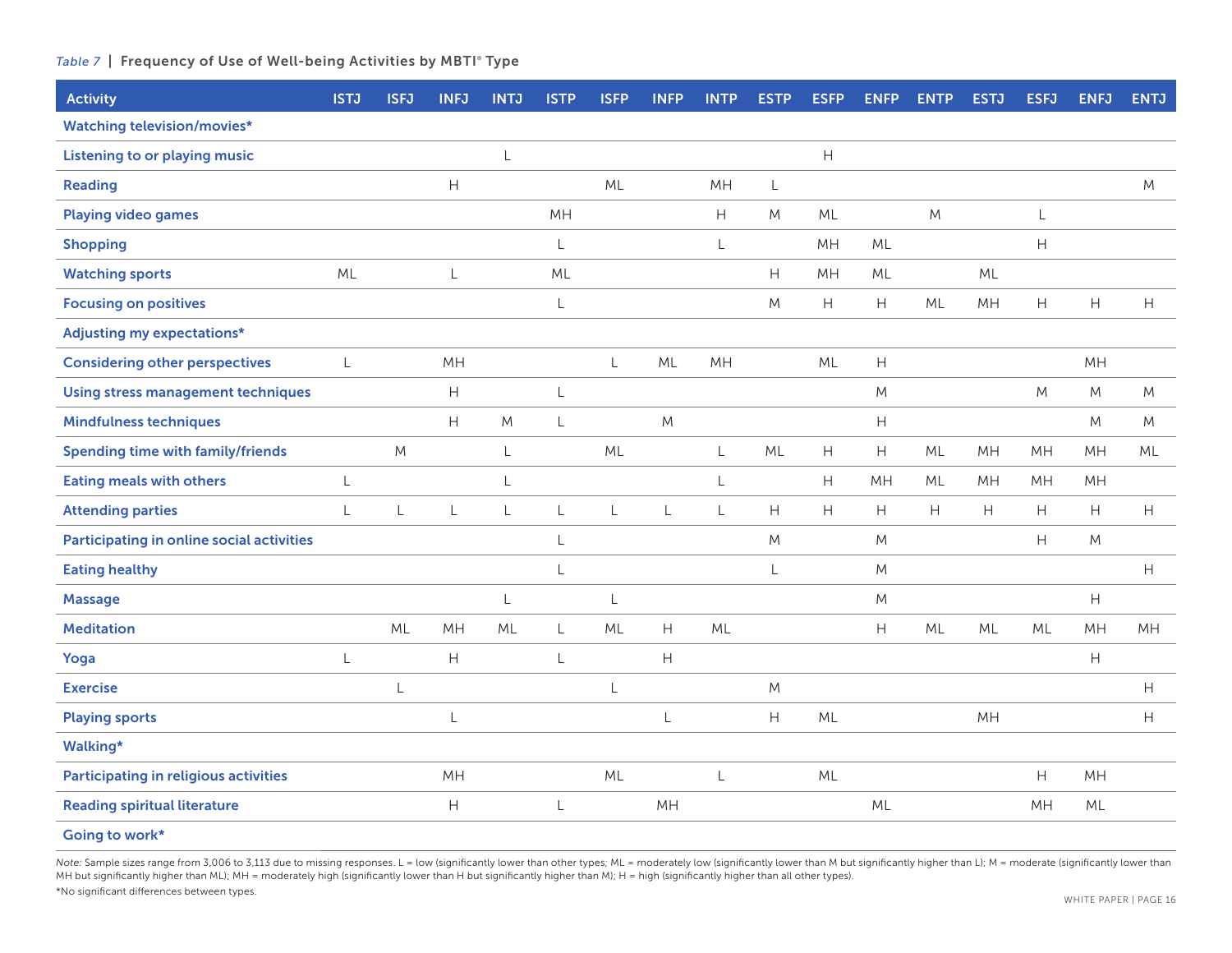

Figure 8 T Frequency of Use of Well-being Activities by MBTI® Type *Note: N* = 3,113.

different personality types are evident for particular items, and some overall patterns are worth noting. Specifically, individuals with ISTP preferences were least likely to report "Using stress management techniques," "Mindfulness techniques," "Participating in online social activities," "Massage," "Meditation," "Yoga," and "Reading spiritual literature" to support their well-being. Individuals with ISTP preferences were among those with the lowest ratings on 10 of the 25 activities, while those with ENFP preferences were among the personality types endorsing the highest scores for six of the activities: "Focusing on positives," "Considering other perspectives," "Mindfulness techniques," "Spending time with family/friends," "Attending parties," and "Meditation."

MBTI type also played a role in effectiveness ratings for the activities used to support well-being. A review of Table 8 and Figure 9 shows that individuals with ISTP preferences provided significantly lower effectiveness ratings for several social activities (e.g.,

"Attending parties," "Participating in online social activities," and "Going to work") as well as more intrapersonal approaches ("Eating healthy," "Massage," "Meditation, and "Yoga") used to improve workplace well-being. Interestingly, ISTP respondents tended to rate "Playing video games" as an activity with moderate to high levels of effectiveness. This suggests that individuals in this group may use an activity that relates to aspects of their type—that is, a goal-oriented activity, such as a game, in an introverted environment. Individuals with INTP preferences were least likely to report "Participating in religious activities" to support wellbeing, while those with ISTP preferences were least likely to endorse "Reading spiritual literature." Both of these results appear consistent with the extraverted (participating in a group) and introverted (reading) needs of the ENTP and INTP types. Conversely, those with ESFP and ENFP preferences reported significantly higher levels of "Spending time with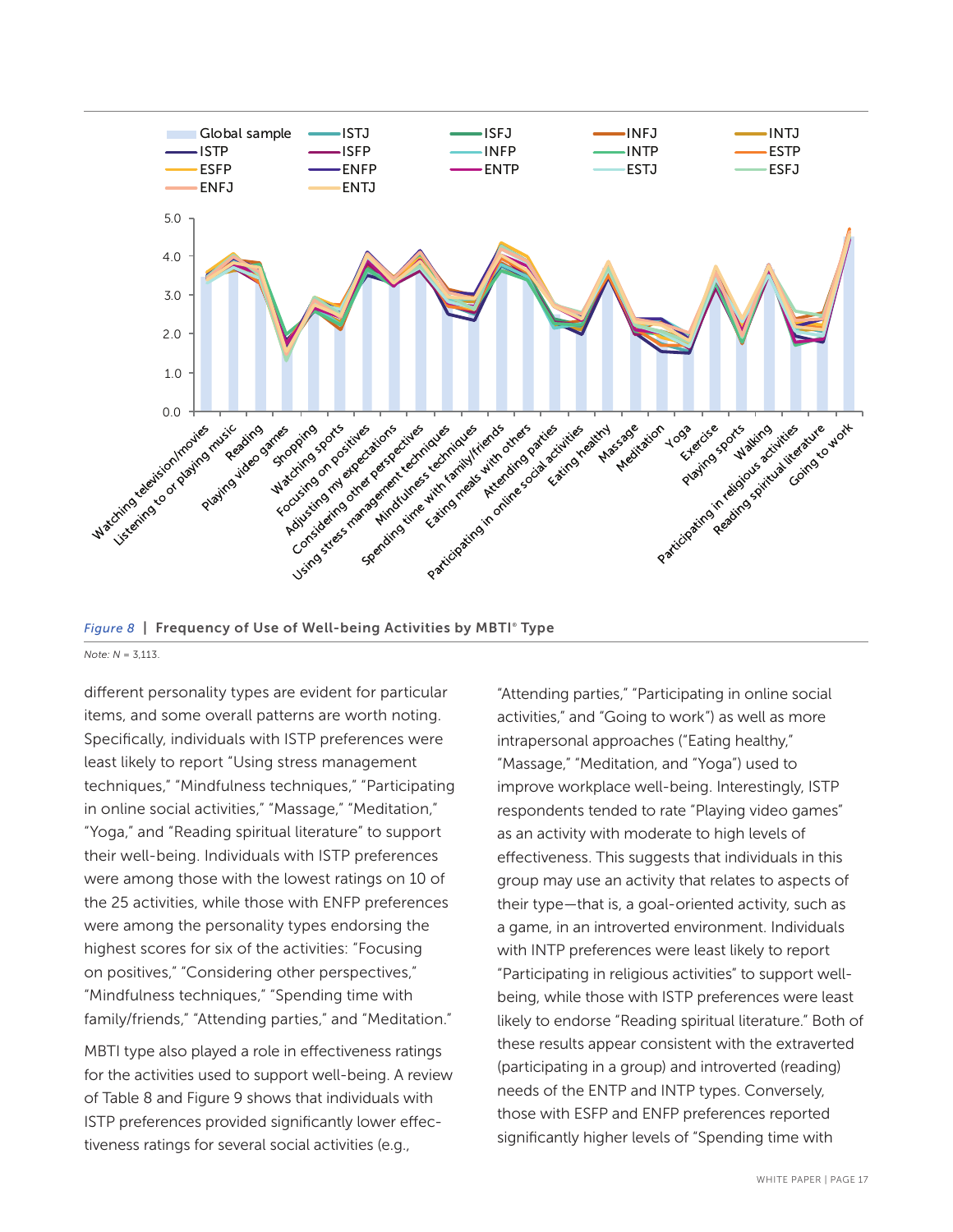#### Table 8 | Effectiveness of Well-being Activities by MBTI<sup>®</sup> Type

| <b>Activity</b>                              | <b>ISTJ</b>               | <b>ISFJ</b> | <b>INFJ</b>               | <b>INTJ</b> | <b>ISTP</b>  | <b>ISFP</b>  | <b>INFP</b>                                                 | <b>INTP</b>               | <b>ESTP</b>                                                 | <b>ESFP</b>                                                      | <b>ENFP</b>                                                 | <b>ENTP</b>                                                      | <b>ESTJ</b>                                                 | <b>ESFJ</b>                                                 | <b>ENFJ</b>               | <b>ENTJ</b>               |
|----------------------------------------------|---------------------------|-------------|---------------------------|-------------|--------------|--------------|-------------------------------------------------------------|---------------------------|-------------------------------------------------------------|------------------------------------------------------------------|-------------------------------------------------------------|------------------------------------------------------------------|-------------------------------------------------------------|-------------------------------------------------------------|---------------------------|---------------------------|
| <b>Watching television/movies*</b>           |                           |             |                           |             |              |              |                                                             |                           |                                                             |                                                                  |                                                             |                                                                  |                                                             |                                                             |                           |                           |
| Listening to or playing music*               |                           |             |                           |             |              |              |                                                             |                           |                                                             |                                                                  |                                                             |                                                                  |                                                             |                                                             |                           |                           |
| <b>Reading</b>                               |                           |             | $\boldsymbol{\mathsf{H}}$ | M           | L            |              | M                                                           | M                         | L                                                           |                                                                  | MH                                                          | ML                                                               |                                                             |                                                             | M                         | MH                        |
| <b>Playing video games</b>                   | M                         |             |                           | M           | M            |              |                                                             | $\boldsymbol{\mathsf{H}}$ | ${\sf M}$                                                   | L                                                                |                                                             | ML                                                               |                                                             | L                                                           |                           |                           |
| <b>Shopping</b>                              |                           |             |                           |             |              |              |                                                             | L                         |                                                             | $\mathsf{H}% _{\mathbb{R}}^{1}\times\mathsf{H}_{\mathbb{R}}^{2}$ | MH                                                          |                                                                  | ML                                                          | H                                                           | MH                        | ML                        |
| <b>Watching sports</b>                       | $\boldsymbol{\mathsf{H}}$ |             | L                         |             |              |              |                                                             |                           | $\mathsf{H}%$                                               |                                                                  | Н                                                           |                                                                  | $\boldsymbol{\mathsf{H}}$                                   |                                                             |                           |                           |
| <b>Focusing on positives</b>                 |                           |             | ML                        |             | $\mathsf{L}$ | ML           |                                                             |                           | M                                                           | $\boldsymbol{\mathsf{H}}$                                        | H                                                           | ML                                                               | ${\sf M}$                                                   | MH                                                          | Н                         | M                         |
| <b>Adjusting my expectations</b>             |                           |             |                           |             |              | $\mathsf L$  |                                                             |                           |                                                             |                                                                  | M                                                           |                                                                  | ${\sf M}$                                                   |                                                             | H                         | M                         |
| <b>Considering other perspectives</b>        |                           |             | MH                        |             | L            | L            | ML                                                          | ML                        | M                                                           |                                                                  | H                                                           | ML                                                               | ML                                                          |                                                             |                           | M                         |
| <b>Using stress management techniques</b>    |                           |             | M                         |             | $\mathsf{L}$ |              |                                                             |                           |                                                             | ${\sf M}$                                                        | $\boldsymbol{\mathsf{H}}$                                   |                                                                  |                                                             | M                                                           | M                         | M                         |
| <b>Mindfulness techniques</b>                |                           |             | MH                        | ML          | L            | ML           |                                                             |                           |                                                             |                                                                  | $\mathsf{H}% _{\mathbb{R}}^{1}\left( \mathbb{R}^{2}\right)$ | ML                                                               |                                                             |                                                             | ML                        | ML                        |
| <b>Spending time with family/friends</b>     |                           | ML          |                           | $\mathsf L$ |              |              |                                                             | L                         | ML                                                          | $\mathsf{H}%$                                                    | $\boldsymbol{\mathsf{H}}$                                   | M                                                                | $\boldsymbol{\mathsf{H}}$                                   | $\mathsf{H}% _{\mathbb{R}}^{1}\left( \mathbb{R}^{2}\right)$ | H                         | MH                        |
| <b>Eating meals with others</b>              |                           |             |                           | L           |              |              |                                                             | $\mathsf L$               | ML                                                          | $\boldsymbol{\mathsf{H}}$                                        | MH                                                          | M                                                                | M                                                           | MH                                                          | M                         | M                         |
| <b>Attending parties</b>                     | L                         | L           | $\mathsf L$               | $\mathsf L$ | $\mathsf{L}$ | $\mathsf{L}$ | L                                                           | $\mathsf{L}$              | $\overline{H}$                                              | H                                                                | H                                                           | $\mathsf{H}% _{\mathbb{R}}^{1}\times\mathsf{H}_{\mathbb{R}}^{2}$ | H                                                           | H                                                           | H                         | H                         |
| Participating in online social activities    |                           |             |                           |             | L            |              |                                                             |                           |                                                             | $M_{\odot}$                                                      | M                                                           |                                                                  | $\mathsf{H}% _{\mathbb{R}}^{1}\left( \mathbb{R}^{2}\right)$ |                                                             | M                         | M                         |
| <b>Eating healthy</b>                        |                           |             | ${\sf M}$                 |             | $\lfloor$    |              | M                                                           |                           |                                                             | $M_{\odot}$                                                      | ${\sf M}$                                                   |                                                                  |                                                             | M                                                           | M                         | $\boldsymbol{\mathsf{H}}$ |
| <b>Massage</b>                               |                           |             |                           |             | $\lfloor$    |              |                                                             |                           |                                                             | $M_{\odot}$                                                      | MH                                                          |                                                                  |                                                             |                                                             | Н                         | ML                        |
| <b>Meditation</b>                            |                           | ML          | MH                        | ML          | $\mathsf L$  | ML           | H                                                           | ML                        |                                                             |                                                                  | $\mathsf H$                                                 | ML                                                               | ML                                                          | ML                                                          | MH                        | ML                        |
| Yoga                                         |                           |             | MH                        |             | $\mathsf{L}$ |              | MH                                                          |                           |                                                             |                                                                  | ML                                                          |                                                                  |                                                             |                                                             | Н                         |                           |
| <b>Exercise</b>                              |                           | L           |                           |             |              | $\mathsf{L}$ |                                                             |                           | $\boldsymbol{\mathsf{H}}$                                   |                                                                  | $\boldsymbol{\mathsf{H}}$                                   |                                                                  |                                                             |                                                             |                           |                           |
| <b>Playing sports</b>                        |                           | L           | L                         |             |              |              | L                                                           | $\lfloor$                 | $\mathsf{H}% _{\mathbb{R}}^{1}\left( \mathbb{R}^{2}\right)$ |                                                                  |                                                             |                                                                  | MH                                                          |                                                             |                           | ML                        |
| <b>Walking</b>                               |                           |             |                           |             | $\lfloor$    |              |                                                             |                           |                                                             | H                                                                |                                                             |                                                                  |                                                             |                                                             |                           |                           |
| <b>Participating in religious activities</b> | ML                        |             | MH                        |             |              | ML           |                                                             | $\mathsf L$               | MH                                                          | ML                                                               |                                                             |                                                                  | MH                                                          | $\boldsymbol{\mathsf{H}}$                                   |                           |                           |
| <b>Reading spiritual literature</b>          |                           |             | H                         |             | $\mathsf L$  |              | $\mathsf{H}% _{\mathbb{R}}^{1}\left( \mathbb{R}^{2}\right)$ |                           |                                                             |                                                                  | M                                                           | L                                                                |                                                             | $\boldsymbol{\mathsf{H}}$                                   | $\boldsymbol{\mathsf{H}}$ |                           |
| <b>Going to work</b>                         |                           |             |                           |             | $\lfloor$    |              |                                                             |                           | ML                                                          | H                                                                | M                                                           |                                                                  | $\mathsf{H}%$                                               | ML                                                          | ML                        | MH                        |

Note: Sample sizes range from 3,006 to 3,113 due to missing responses. L = low (significantly lower than other types); ML = moderately low (significantly lower than M but significantly higher than L); M = moderate (signifi MH but significantly higher than ML); MH = moderately high (significantly lower than H but significantly higher than M); H = high (significantly higher than all other types). \*No significant differences between types.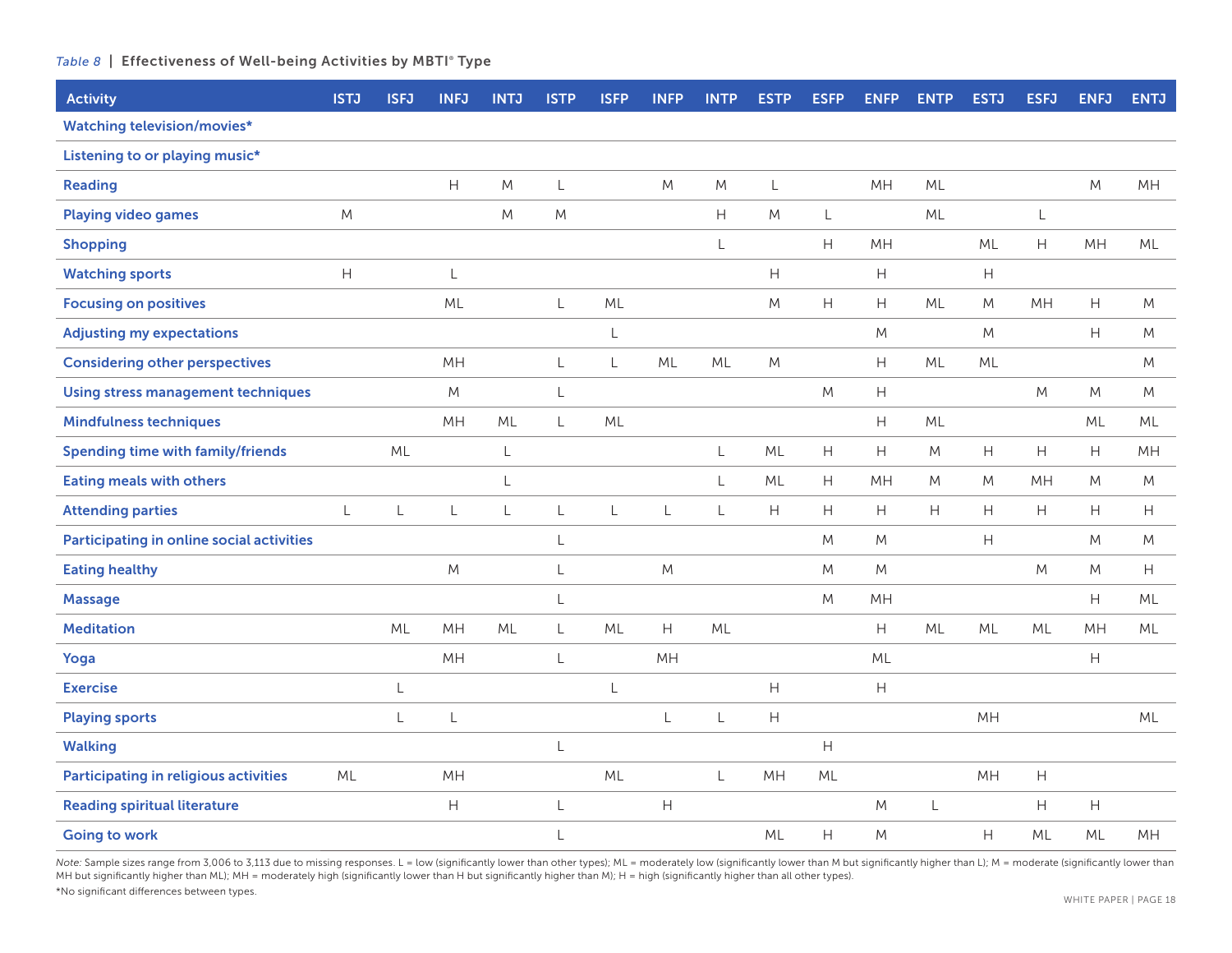family/friends" to support their workplace well-being. Such an activity also aligns with the preferences for Extraversion and Feeling of these two types. Similarly, other Extraverted types (ESTJ, ESFJ, and ENFJ) also indicated that "Spending time with family/friends" supported their workplace well-being.

Overall, people with ISTP preferences were among those types reporting the lowest scores for 14 of the 25 items, while those with ENTJ preferences scored in the moderate range of effectiveness for 14 of the 25 items. People with ENFP preferences endorsed moderate effectiveness for 9 items and were among the highest-scoring types for 9 additional effectiveness items. This suggests that there are differences based on type with respect to the activities rated as effective in supporting workplace well-being, even though the differences across the types were relatively small in most cases.

Predicting Well-being. A final set of analyses was conducted to determine how strongly the activities related to the level of reported well-being. Separate analyses of the frequency of use and effectiveness of activities were conducted initially. However, the researchers wanted to examine the total set of frequency of use and effectiveness of the activity items, along with MBTI type and geographic region, simultaneously to determine what had the most impact on reported overall workplace well-being, and each of the PERMA factors.

To examine this question, a separate stepwise regression analysis was performed.<sup>4</sup> However, only the analysis of overall well-being is reported here, as summarized in Table 9. The table presents a summary of stepwise regression predicting overall well-being from activity frequency of use, activity effectiveness, MBTI type, and geographic region.



Figure 9 | Effectiveness of Activities Supporting Well-being by MBTI° Type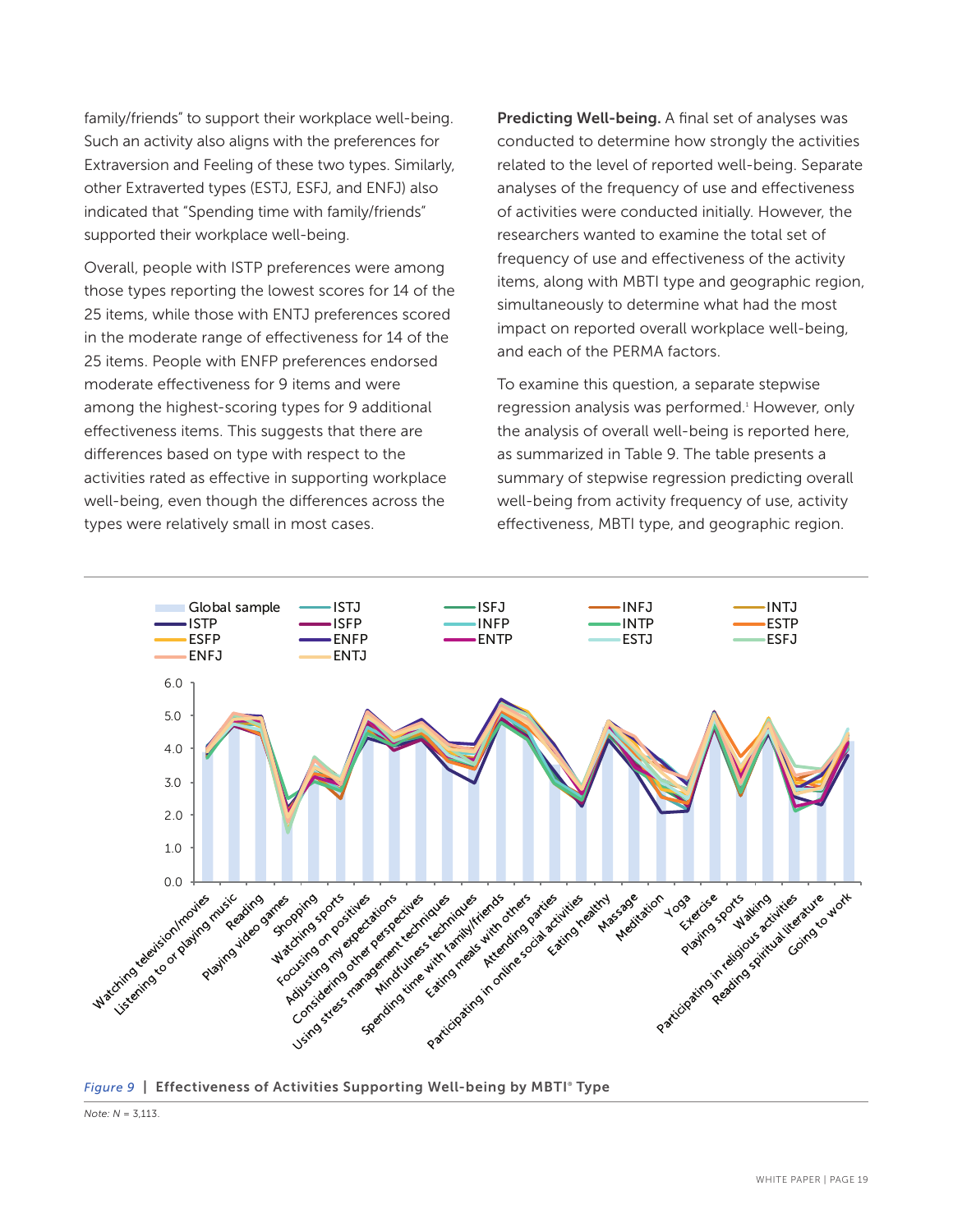*Table 9* | Statistical Summary of the Prediction of Workplace Well-being

| Activity*                                                | $\mathbf b$ | <b>Std error</b> | <b>Beta</b> | $\mathbf{t}$ | Sig. | $R^2$ change |
|----------------------------------------------------------|-------------|------------------|-------------|--------------|------|--------------|
| <b>Going to work (effectiveness)</b>                     | 0.516       | 0.018            | 0.464       | 28.323       | .000 | .316         |
| <b>Focusing on positives (frequency)</b>                 | 0.280       | 0.033            | 0.185       | 8.437        | .000 | .058         |
| Spending time with family/friends<br>(frequency)         | 0.179       | 0.023            | 0.114       | 7.609        | .000 | .016         |
| <b>Going to work (frequency)</b>                         | $-0.104$    | 0.025            | $-0.063$    | $-4.193$     | .000 | .005         |
| <b>MBTI type</b>                                         | 0.018       | 0.004            | 0.064       | 4.355        | .000 | .005         |
| <b>Adjusting my expectations</b><br>(effectiveness)      | 0.127       | 0.025            | 0.103       | 5.117        | .000 | .005         |
| <b>Adjusting my expectations (frequency)</b>             | $-0.161$    | 0.029            | $-0.099$    | $-5.453$     | .000 | .007         |
| <b>Shopping (frequency)</b>                              | $-0.091$    | 0.023            | $-0.058$    | $-3.933$     | .000 | .002         |
| <b>Watching television/movies</b><br>(effectiveness)     | 0.047       | 0.017            | 0.040       | 2.728        | .006 | .003         |
| <b>Reading (frequency)</b>                               | 0.048       | 0.019            | 0.038       | 2.537        | .011 | .002         |
| <b>Meditation (effectiveness)</b>                        | $-0.047$    | 0.012            | $-0.069$    | $-4.017$     | .000 | .002         |
| <b>Massage (effectiveness)</b>                           | 0.029       | 0.011            | 0.043       | 2.784        | .005 | .002         |
| <b>Yoga (effectiveness)</b>                              | 0.028       | 0.011            | 0.043       | 2.628        | .009 | .001         |
| <b>Focusing on positives (effectiveness)</b>             | 0.075       | 0.028            | 0.060       | 2.642        | .008 | .001         |
| <b>Eating healthy (effectiveness)</b>                    | $-0.081$    | 0.021            | $-0.069$    | $-3.806$     | .000 | .001         |
| <b>Eating healthy (frequency)</b>                        | 0.098       | 0.026            | 0.065       | 3.725        | .000 | .002         |
| <b>Considering other perspectives</b><br>(effectiveness) | 0.060       | 0.024            | 0.043       | 2.497        | .013 | .001         |
| <b>Using stress management</b><br>techniques (frequency) | $-0.044$    | 0.020            | $-0.035$    | $-2.163$     | .031 | .001         |

*Note:* Workplace well-being sample *N* = 3,113; CAGRS *N* = 22,794.

\*Table includes only items that met the statistical criteria. Any item not in the table did not account for any additional variance in the prediction of workplace well-being.

The analyses demonstrated that geographic region did not enter the equation, suggesting it plays less of a role in overall well-being than the measures that did. Second, the *R*-squared change is very small after the entry of the first variable. This is a result of a large sample size, which can allow even very small effects to be statistically significant, and therefore entered into the prediction equation. These variables are all included; however, since the analysis was exploratory, the goal was to identify those factors that may have the greatest impact on well-being. A review of the table shows that for the sample

as a whole, the main predictor of workplace wellbeing was "Going to work." Furthermore, individuals reporting this activity as being more effective also reported a higher rating of workplace well-being.

Also of note, the frequency of "Going to work" has a negative *b*-value, suggesting that this activity is employed less as well-being increases. The positive *b*-value for MBTI type is likely to reflect the result of Extraverted types reporting higher well-being than Introverted types. It is also interesting to note that for the overall sample (as suggested in the analyses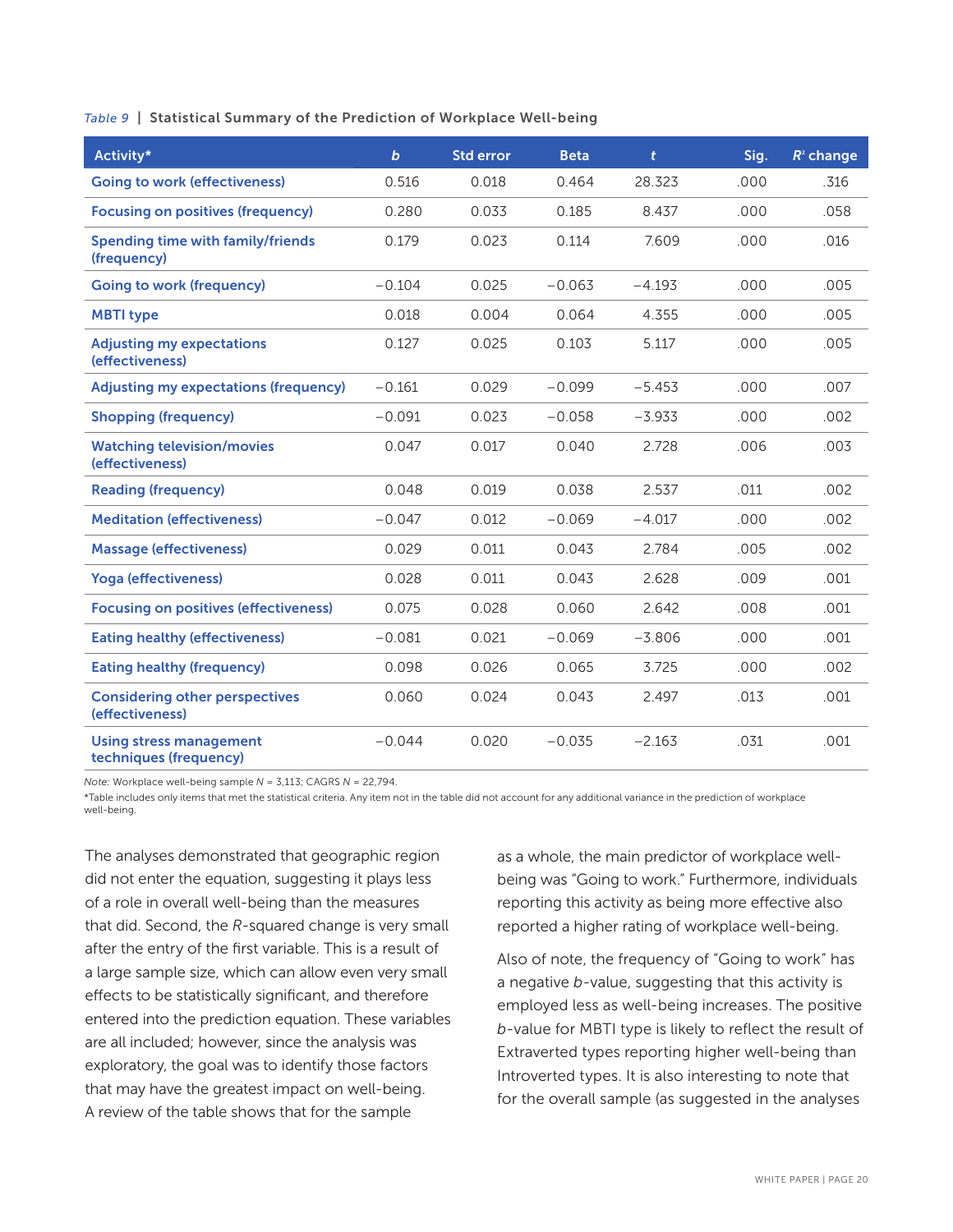#### *Table 10* | Analysis Summary of Occupational Categories

| <b>Occupational Category</b>                        | $\overline{N}$ | <b>Mean</b> | <b>SD</b> | Tukey post hoc<br><b>differences</b> |
|-----------------------------------------------------|----------------|-------------|-----------|--------------------------------------|
| <b>Business and financial operations*</b>           | 422            | 7.5         | 1.3       |                                      |
| <b>Computer and mathematical occupations*</b>       | 99             | 7.3         | 1.3       |                                      |
| Architecture and engineering*                       | 82             | 7.3         | 1.5       |                                      |
| Life, physical, and social sciences*                | 127            | 7.6         | 1.2       |                                      |
| <b>Community and social services</b>                | 119            | 7.9         | 1.3       | Н                                    |
| <b>Education, training, and library occupations</b> | 634            | 7.9         | 1.2       | Н                                    |
| Arts, design, entertainment, sports, and media      | 65             | 7.1         | 1.4       |                                      |
| <b>Healthcare support occupations*</b>              | 110            | 7.6         | 1.3       |                                      |
| Sales and related occupations*                      | 125            | 7.4         | 1.3       |                                      |
| <b>Office and administrative support</b>            | 232            | 7.1         | 1.4       |                                      |
| <b>Management</b>                                   | 706            | 7.8         | 1.2       | M                                    |

 $Note: N = 3.113. L = low$ ;  $M = moderate$ ;  $H = high$ .

\*No significant Tukey post hoc differences between this and other occuptional categories.

reported for geographic regions above) some of the activities—such as "Meditation," "Eating healthy," and "Using stress management techniques"—appeared to have a negative impact on reported well-being. While counterintuitive, this result is likely driven by the fact that the largest part of the overall sample was from North America, and, as shown above, these approaches may not be widely adopted by respondents from this region.

### Role of Occupation in Workplace Well-being

As the survey data were evaluated, it became clear that although it wasn't one of the original research questions, a key variable that could affect respondents' well-being was their occupation. As can be seen in Table 10, a majority of the respondents fall into a fairly small number of broad occupational categories. To investigate this possibility, the occupational categories that included more than 65 respondents were selected and compared for overall workplace well-being.<sup>2,3</sup>

The results of this analysis were significant (F(10, 2710) = 11.09, *p* < .001). An examination of Table 10 shows that the occupational group with the highest overall level of workplace well-being was respondents who selected "Community and social services" and "Education, training, and library occupations." In addition, respondents who selected "Arts, design, entertainment, sports, and media" and "Office and administrative support" reported the lowest levels of workplace well-being. However, even here, the overall level of reported workplace well-being was moderate to high (7 and above on a 10-point scale). This analysis shows that in addition to personality type and culture as indicated by geographic region, along with gender and age, there are further differences, albeit small, based on respondents' occupation. However, from the analysis there is no clear explanation for these differences.

### DISCUSSION: ANSWERS TO KEY QUESTIONS

This study offers new insights and answers to the key questions posed about workplace well-being, personality, and culture. It also draws findings from a diverse international workplace sample.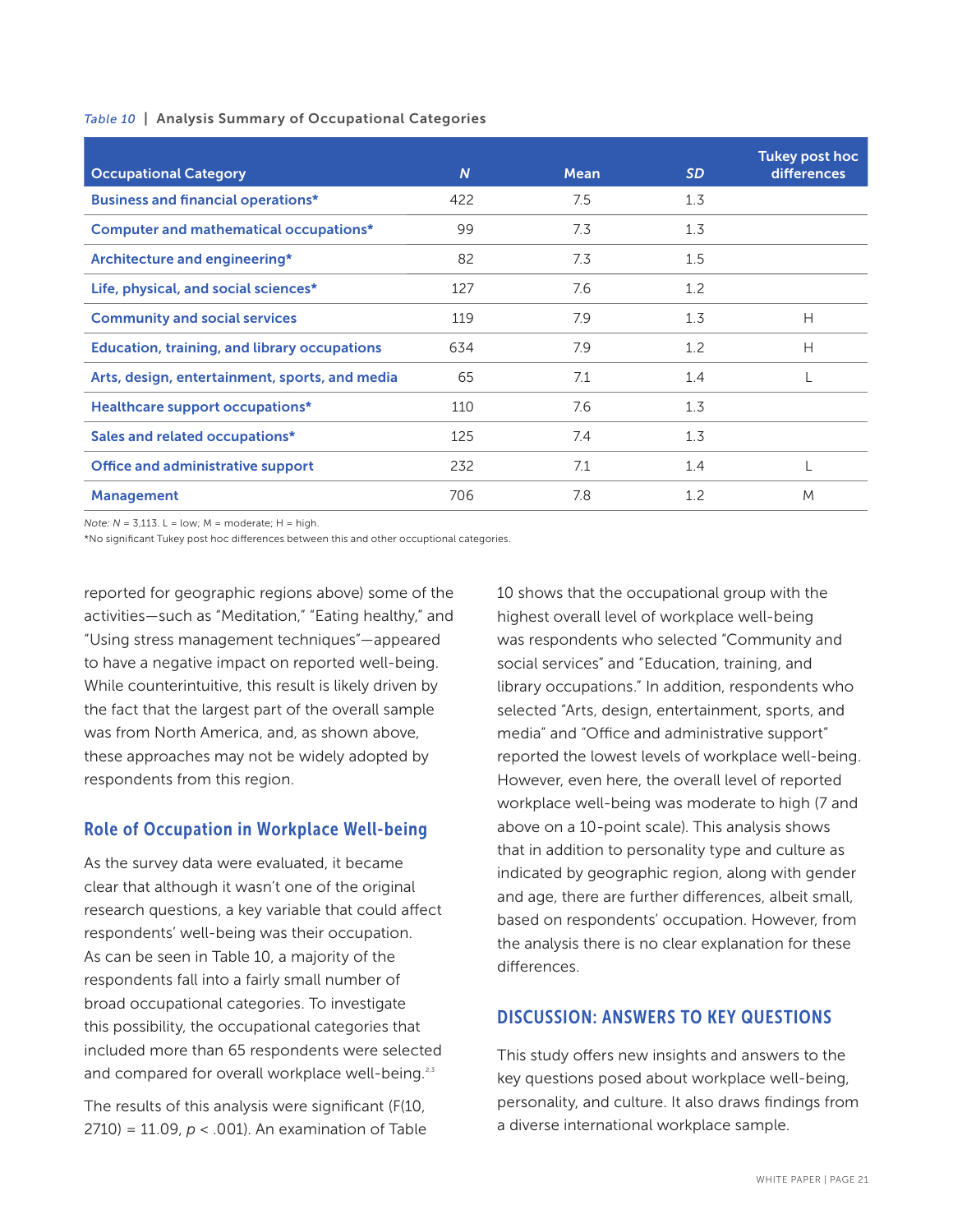### Does the Level of Well-being People Experience at Work Differ Between Global Regions?

The study found that the majority of people participating in this study, drawn from 87 countries and 6 continents, experience positive well-being (mean overall well-being score of 7.62 on a 10-point scale) at work. After data were clustered into geographic regions, the respondents from the Latin America region reported the highest levels of well-being (mean score = 7.95), closely followed by respondents from the Australia/New Zealand region (7.93). Respondents in the Asia region (7.35) reported the lowest overall well-being. It is worth noting that these mean differences in well-being were small in magnitude; however, the differences found between the Latin America and Australia/New Zealand regions compared to the Asia region were statistically significant. Further research with a larger and more representative sample from Asian countries is needed to clarify the robustness of this finding. In addition, there were some differences between the geographic regions in the kinds of activities that people reported as enhancing or supporting their wellbeing, as well as geographic region differences in the effectiveness of the activities. Notably, the regions reporting the highest levels of workplace well-being, specifically Australia/New Zealand and Latin America, also reported a larger number of activities supporting their well-being when compared with other regions. This suggests that using a variety of activities may have a positive effect on workplace well-being.

The authors do not propose that the study represents a comprehensive picture of differences in the level of workplace well-being experienced in specific countries or regions. However, it does present a more diverse international sample in comparison to previous research (Ford et al., 2015; Khaw & Kern, 2014; McMahan, Ryu, & Choi, 2014). From this it is appropriate to glean useful insights on how well-being is experienced globally in the workplace. Specifically, the study indicates that participants in the Asia region reported lower

levels of well-being overall in comparison to participants in the North America region. While it is acknowledged that the sample of participants in the Asia region was small relative to the population and cultural diversity of the countries comprising that region, this outcome contrasts with previous research where people in Asian countries were found to have higher levels of well-being relative to North Americans (Ford et al., 2015; McMahan, Ryu, & Choi, 2014). Furthermore, the Australia/New Zealand and Latin America regions reported very similar levels of well-being in the study despite different cultural heritage and norms in these regions. As a number of studies have investigated the potential modulating effect of culture on wellbeing (Diener, Oishi, & Lucas, 2003; Ford et al., 2015; Khaw & Kern, 2014), the findings from the study suggest that people from notably different cultures, such as those of Australia/New Zealand and Latin America, can have very similar levels of workplace well-being. It could therefore be argued that country culture may have less of an effect on workplace well-being than previously thought.

### Does MBTI® Personality Type Influence Well-being at Work?

The findings from the study indicated differences in the level of workplace well-being between individuals of different MBTI personality types. ENFP types reported the highest well-being, while ISTPs reported the lowest well-being. Of note, the differences in level of well-being between these types were small in magnitude, and the average levels of well-being for each of the 16 MBTI types in the study fell within a "moderately high" range (i.e., scores of 7 or more on a 10-point scale). This indicates that people of all personality types can and do experience generally positive levels of wellbeing in the workplace.

The study also highlighted that the Relationships factor of Seligman's PERMA model of wellbeing (Seligman, 2011) was reported as the highest-ranking PERMA factor for the majority of MBTI types (15 out of 16). ESTJs were the only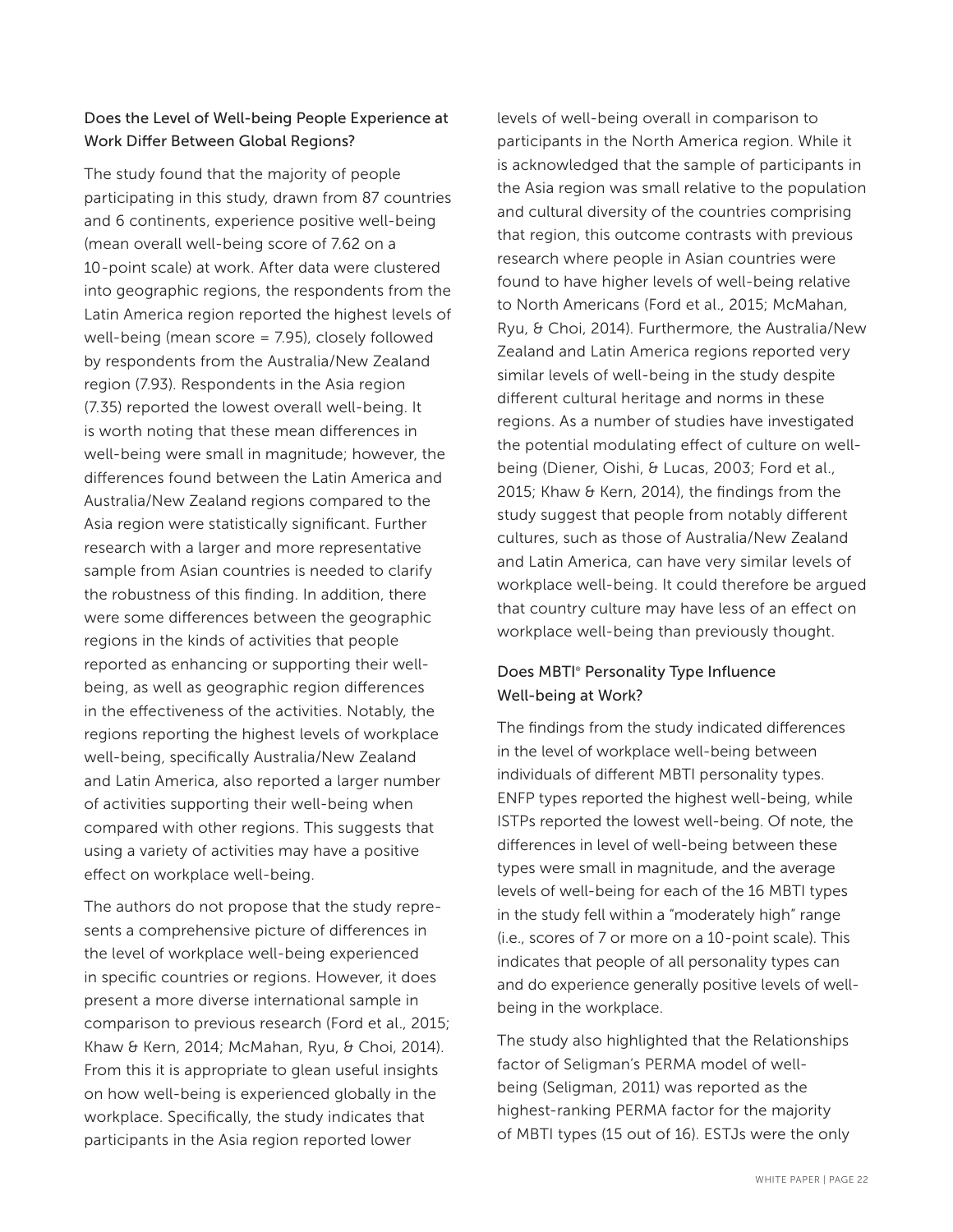group found to have Meaning as their highestranking factor, while Relationships was ranked their second highest. This finding highlights the importance and positive effect of constructive and supportive relationships in the workplace and is consistent with previous organizational research demonstrating that positive workplace relationships not only support but also enhance employee well-being (Steffens, Haslam, Schuh, Jetten, & van Dick, 2016). This is noteworthy for both employers and employees, as it reinforces the importance and benefits of fostering and maintaining relationships in the workplace that are mutually supportive, caring, and satisfying. The benefits of such relationships for employers and employees include higher levels of motivation, productivity, and income (Diener & Tay, 2012; Steffens et al., 2016). Furthermore, building and maintaining supportive relationships is an aspect of well-being in the workplace that both employers and employees can directly influence and be responsible for supporting.

A somewhat surprising finding was that the Accomplishment well-being factor ranked the lowest of the PERMA factors for all 16 MBTI types. Although the average differences between Accomplishment and the other well-being factors was modest in size, the pattern highlights that well-being for all personality types may be further enhanced by helping individuals find ways to achieve or identify how they have made progress at work to foster a sense of accomplishment. It is also possible that this finding indicates that the majority of respondents in the study view the accomplishment they experience in their current work to be at a level below what may be possible or optimal. Previous research shows that people can increase their achievement and well-being in academic and occupational settings when they are able to use their innate talents and strengths in their work (Duckworth, Peterson, Matthews, & Kelly, 2007; Seligman 2011). This finding further reinforces the importance of organizations' helping employees identify their strengths and find ways to use these strengths in the workplace (Seligman, 2011).

The analysis of well-being by MBTI preference pairs (i.e., E–I, S–N, T–F, and J–P) did, however, reveal differences in well-being between those who prefer Extraversion (E) and those who prefer Introversion (I). Overall, E types indicated higher levels of well-being than I types. This finding is consistent with previous research investigating links between a five-factor model (FFM) personality trait measure of Extraversion and well-being (Albuquerque et al., 2011). The current study also highlights that most of the E types, in comparison to the I types, reported engaging in more interpersonal activities. As the PERMA factor Relationships was predominantly the highest-rated aspect of well-being in the study, and E types endorsed interpersonal activities such as "Spending time with family/friends" or "Going to parties" more than I types, this may reflect a positive effect these social activities have on the well-being of the E type respondents. This is also supported by numerous studies that demonstrate that E types typically engage, more than I types, in activities that build and maintain relationships in the workplace (Myers, et al., 1998). In contrast, I types are likely to need to make a conscious effort to engage in similar interpersonal activities in the workplace to derive the same benefits for their well-being.

A further consideration for this finding is previous research that found that people with high levels of the FFM trait Extraversion report having more positive affective and emotional states (Albuquerque et al., 2011). A similar effect may be contributing to the differences in level of well-being found between E types (who typically report high levels of the FFM trait Extraversion) and I types in the study. Identifying underlying factors contributing to the differences observed between Extraverts and Introverts presents an area for further investigation of these personality differences using the PERMA model of well-being.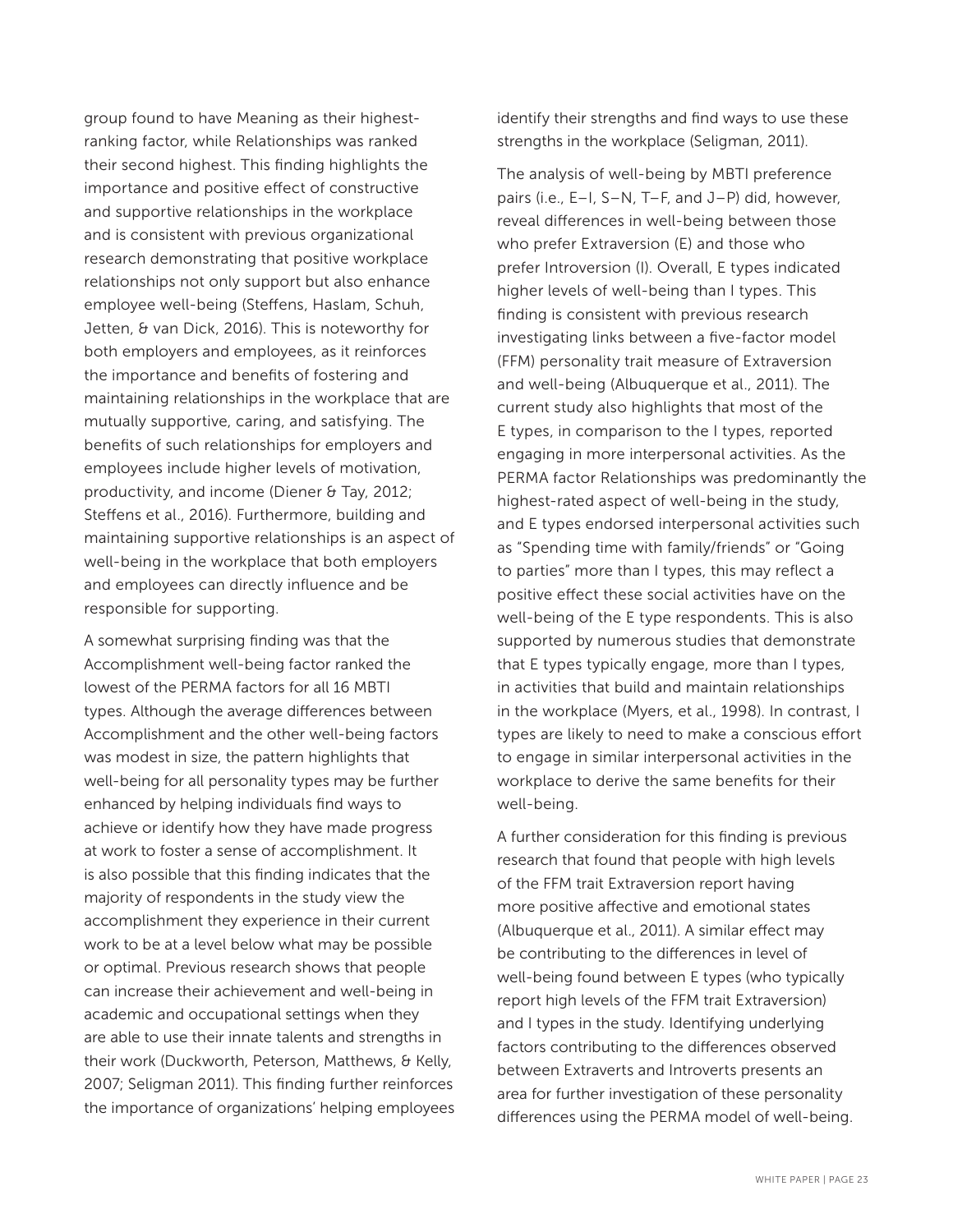### Does Personality Type Influence the Ways People Enhance Their Well-being at Work?

The findings from the current study exploring factors predicting well-being from the frequency of use and effectiveness of selected activities indicated that, overall, "Going to work" was one of the main predictors of workplace well-being. While this finding is not surprising in a study focused on workplace well-being, it highlights the influence individuals' workplace and occupation can have on their well-being. Given the amount of time most people typically spend in the workplace through the course of their life—coupled with the evidence that increasing well-being of employees correlates with increased employee health, productivity, creativity, incomes, and profitability (Diener & Tay, 2012; Fisher, 2010; Swart & Rothmann, 2012) organizations have a clear reason to ensure that employees find optimal ways to engage in occupations and work environments that support their well-being and psychological health.

The activity "Focusing on positives" was also found to be a significant predictor of workplace wellbeing. This finding emphasizes the benefit of individuals fostering and maintaining a cognitive outlook that focuses on the positives of a situation. It also corresponds with previous organizational research identifying correlations between the frequency of positive statements over negative statements used in employee communications and the financial performance of organizations (Fredrickson & Losada, 2005; Seligman, 2011, 2013). A practical application of this finding in the workplace is for employers and employees to identify positive beliefs and thoughts that enhance their well-being and evaluate the validity of negative beliefs and thought patterns. This is likely to be particularly relevant when organizations are faced with situations such as restructuring or downsizing, which can be perceived by staff either positively or negatively. A tangible application of this finding is to help employees develop, when needed, a more positive outlook regarding their work and ultimately all areas of their life.

The study also revealed that personality type, measured by the MBTI instrument, did play a role in predicting well-being, driven largely by the Extraversion (E) and Introversion (I) type preferences. Given that E type respondents in the study tended to report higher levels of workplace well-being, it could be argued that an opportunity or a need to find ways to further support the well-being of I types in the workplace exists. A possible place to start is the use of strategies that show evidence of enhancing well-being irrespective of personality type preferences. Personality type theory (Jung, 1971; Myers et al., 1998) proposes that all personality types have the potential and ability to utilize cognitive strategies such as cognitive reframing or focusing on positive aspects or adjusting expectations in different situations. Given that the study indicates that these cognitive approaches are predictors of workplace well-being, employers and employees have an opportunity to learn, teach, and apply such strategies to support and potentially enhance workplace well-being, regardless of a person's underlying personality type.

### What Lifestyle Activities Contribute to Workplace Well-being?

The study went beyond evaluating just the level of workplace well-being by also investigating specific activities people use to support their workplace well-being. In the study, "Going to work," "Focusing on positives," "Spending time with family/friends," "Exercise," and "Eating healthy" were reported by respondents as the most effective methods for maintaining their well-being. These are all activities people in every geographic region and of any personality type have the potential to use.

The activities in the study reported as relatively less effective for maintaining well-being were "Playing video games," "Yoga," "Playing sports," "Meditation," and "Participating in religious activities." This result contrasts with numerous recent media reports and public forums that promote these activities as supportive of physical and psychological well-being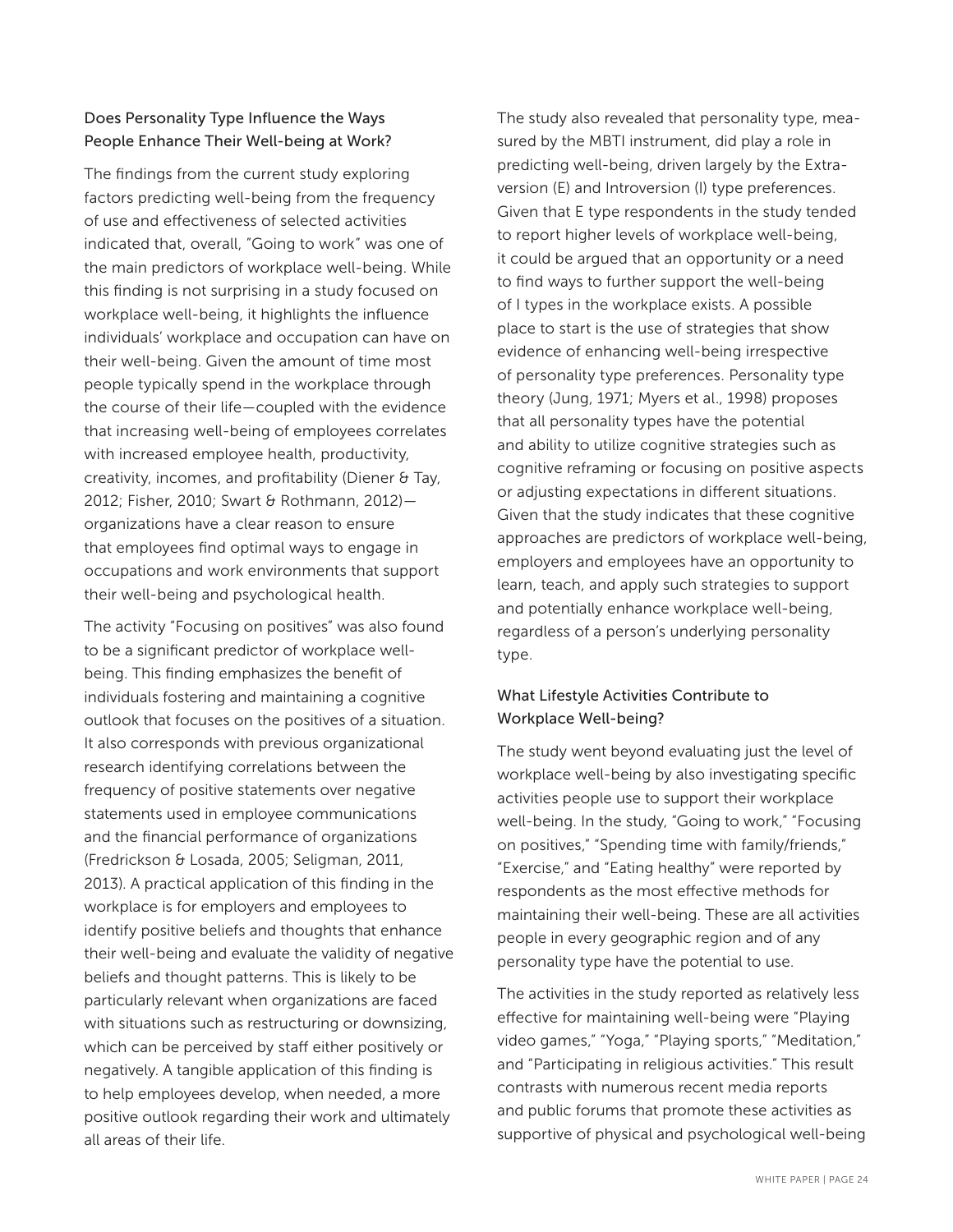in general. This calls into question whether the media and health educators may be overlooking or underpromoting alternative activities that may be beneficial for well-being. However, some of these activities were still reported by certain personality types as effective (e.g., ISTP respondents rated "Playing video games" as effective). It is proposed that personality preferences influence the choice of activities people use to support their well-being.

It is acknowledged that the study did not evaluate every possible activity that could support wellbeing; however, the activities in the study were based on items used in a previous survey evaluating stress and well-being of an Australian sample (Australian Psychological Society, 2015). The current study does, however, broaden the scope of previous research by permitting cross-country and cultural comparisons from the large, international workplace well-being sample. The analysis of the activities supporting well-being also factored in the potential effect of individuals' personality type (based on MBTI type theory) and geographic region to examine the main predictors of well-being at work. The results of these analyses demonstrate that there are activities that positively affect wellbeing, and also that personality type plays a role.

In sum, these findings suggest that personality type, to some extent, influences both the choice and perceived effectiveness of activities people use to enhance and support their workplace wellbeing. While the overall variance accounted for by additional predictors was small, the exploratory nature of these analyses indicates that further research may help further clarify specific activities that are critical for well-being, and how these may differ or be utilized by people of different personality types. This should be kept in mind when organizations are endorsing or offering employees activities to enhance their well-being. For example, employers and employees seeking strategies to support workplace well-being should consider personality preferences and also offer a range of activities to avoid relying on a "one-size-fits-all" approach. It is also likely to be helpful for individual

employees to be aware of the kinds of well-being activities that have been reported as effective based on their personality type preferences.

### OTHER INSIGHTS FROM THE STUDY

A further interesting and important trend identified in the workplace well-being sample is that wellbeing increased with the age of the respondents. This further supports the hypothesis that people develop ways to support their well-being with experience and potentially greater self-awareness of what does and doesn't work for them (Seligman, 2011). Also of interest was the finding that women in the sample tended to rate their well-being higher than did men. It is not clear from the study why this may be the case; however, female respondents represented a clear majority (67%), which may reflect a self-selection attraction to the topic of the study. It will be important to conduct further research to see whether this finding is replicated with a more balanced gender sample.

As the study also resulted in obtaining responses from more diverse occupational groups than did previous research, it permitted an opportunity to look at potential differences in well-being between occupations. Although the data demonstrated that respondents in all occupational groups surveyed generally had positive well-being scores (i.e., scores of higher than 7 on a 10-point scale on the wellbeing factors), respondents in the occupational groups "Community and social services," "Education and training," and "Management" reported the highest overall well-being (with scores of 7.8 and 7.9). These roles are all considered to be professional white collar or service occupations, which may be a factor influencing the well-being of people in these roles. However, more research is needed to clarify whether certain occupations or job activities enhance or inhibit well-being. The occupational findings from the study nonetheless provide a more generalizable occupational sample than most of the well-being research to date and a basis for further research.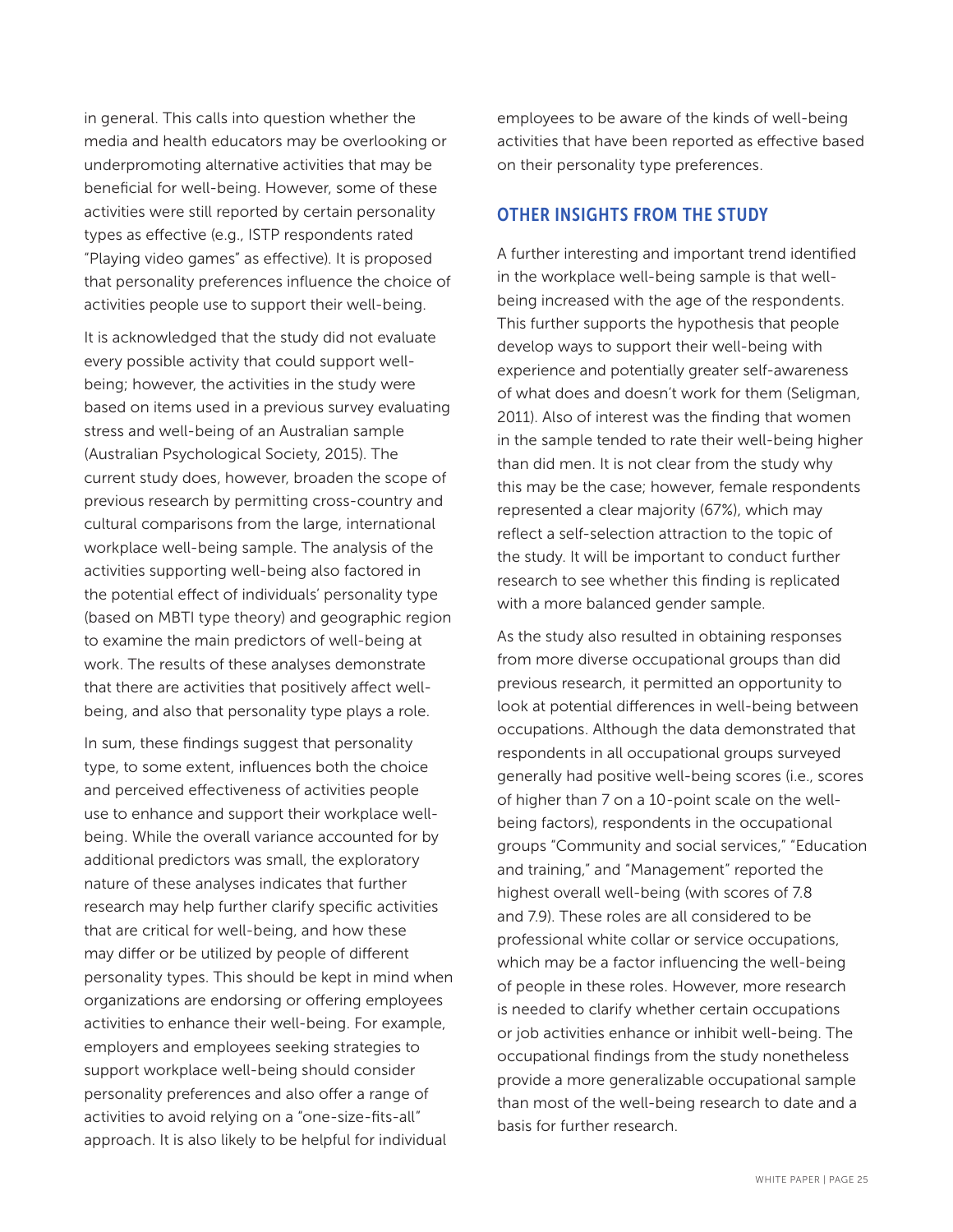# KEY CONCLUSIONS FOR GLOBAL WORKPLACE WELL-BEING

The study demonstrates that workplace well-being can be measured using the PERMA model of wellbeing proposed by Seligman (2011). Further, the study supports that the present approach to measuring workplace well-being is consistent with the findings of other more general and related models of well-being, and that the well-being measure developed for the study here is a valid measure of workplace well-being. In addition, the study indicates that personality type, as measured by the MBTI instrument along with age and gender, plays a role in influencing workplace well-being. The study also demonstrates that there are activities that people use and can be used to improve their workplace well-being irrespective of their personality type or country of residence. It is acknowledged that many of the survey items in the study evaluating activities people use at work to support their well-being are likely to be used outside of work as well. An important improvement on the study would be for future research to evaluate a wider range of well-being activities, particularly those that people use in the workplace. Furthermore, organizations interested in supporting and increasing the well-being of their staff would likely be more effective if they were aware of the MBTI personality types of their staff and the specific activities most effective for supporting the wellbeing of a given personality type.

The study also highlights the importance of having positive and supportive relationships in the workplace for employee well-being. This is an aspect of the workplace that both individual employees and managers can directly support without extensive or expensive organizational interventions. Organizations interested in improving the well-being of their employees, across geographic regions and personality types, should also consider finding ways to increase the sense of accomplishment people have at work, as this element of well-being was consistently rated the lowest by all MBTI personality types and by respondents in all geographic regions. Using measures of progress and helping individuals and work teams identify when key targets have been achieved may support this aspect of workplace well-being.

Further, the study offers an international benchmark that permits organizations and communities to compare the well-being of their staff. Evaluating the well-being of employees on a regular basis (i.e., twice yearly or annually) enables employers to identify specific and valid strategies for fostering and supporting the well-being of their leaders and staff. While there are likely to be differences between organizations in the level of well-being reported by staff, the findings of this study present the basis for practical and specific methods to enhance well-being in a diverse range of occupational groups and workplace settings. Organizations that do not respond to lower levels of well-being in their workforce are overlooking an opportunity to improve employee health, retention, satisfaction, productivity, creativity, and profitability. Organizations that work to improve the well-being of their workers can identify approaches that help their particular workforce, focus on the PERMA factors with the lowest scores, and determine which activities will have the greatest impact on the well-being of staff. Given the growing body of evidence that positive well-being not only supports physical and psychological health of individuals but also contributes to the performance of teams, organizations, and communities, its importance can neither be underestimated nor ignored.

The study of workplace well-being with the PERMA model is in its infancy. Much is known about wellbeing in general, and topics such as job satisfaction, retention, and productivity have been studied from a seemingly endless number of perspectives and theories, with thousands and thousands of studies in the literature. However, as the world of work, the structure and form of organizations, and societies continue to evolve, considering more employeecentric approaches to achieving workplace wellbeing may be more fruitful than models, approaches, and theories that have been overcome or made less relevant by changes we have all experienced at work.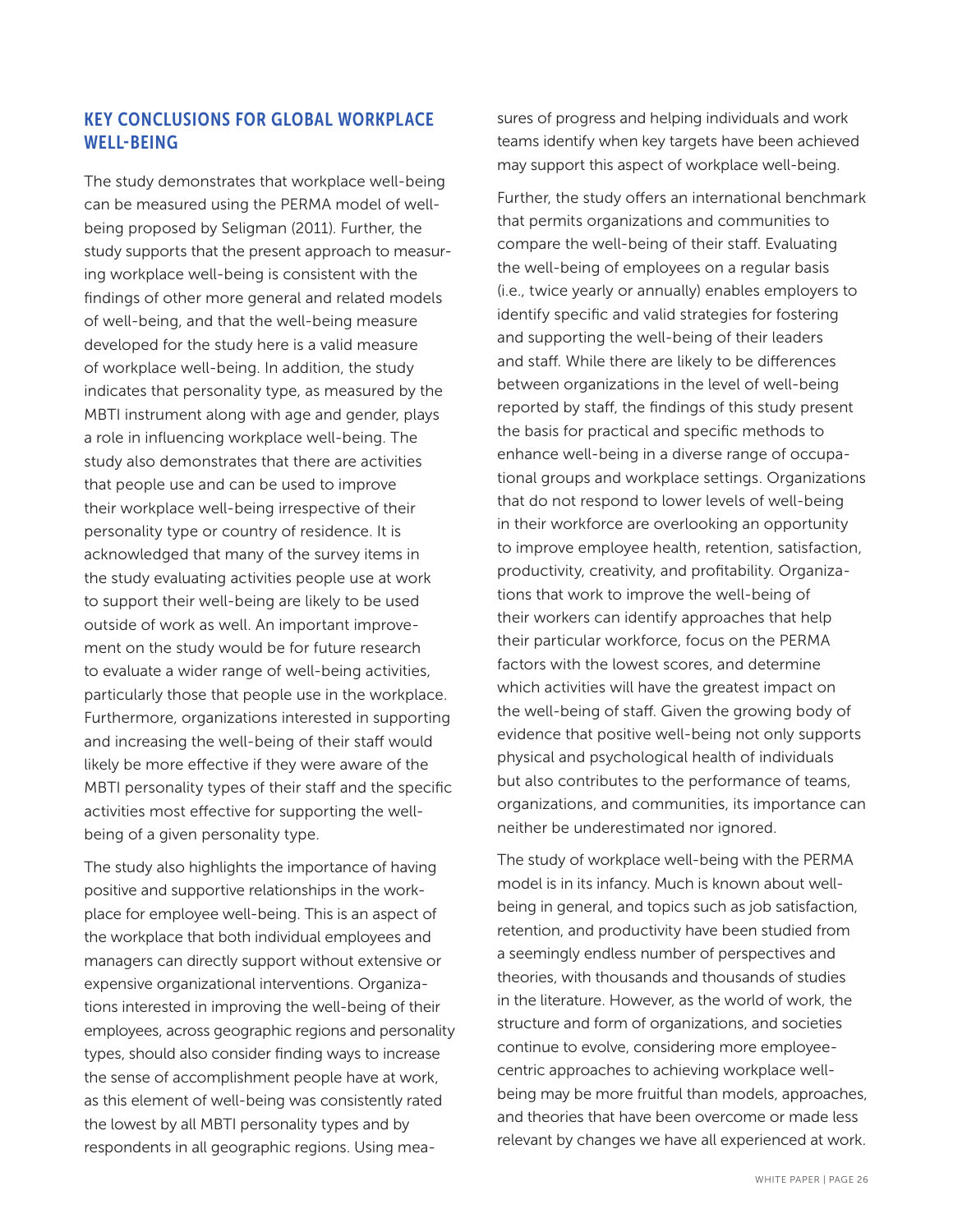### TECHNICAL APPENDIX

Provided here is information on the measurement properties of the *Global Well-being at Work Inventory*™ (GWWI™ ). It draws on the workplace well-being sample described above for the analyses that follow. The evaluation of the assessment demonstrates evidence of reliability of the measures, as well as several forms or measurement validity. Note that further research on the application of the assessment, and in other contexts, is needed to more fully evaluate the measurement properties of the GWWI.

### Reliabilities

Internal consistency reliability estimates were computed for each of the five workplace PERMA measures, as well as the combined overall measure of workplace well-being. The results of these analyses are summarized in Table A-1. The table shows that all of the reliability estimates were in the acceptable range, indicating the measures demonstrate adequate internal consistency reliability.

### Descriptive Statistics

The sample means and standard deviations of the workplace well-being measures and overall workplace well-being are reported in Table A-2, which reproduces Table 2 from the main body of this

#### *Table A-1* | Internal Consistency Reliability Estimates of the GWWI Measures

| <b>Cronbach's Alpha</b> |
|-------------------------|
| -87                     |
| -83                     |
| -93                     |
| -81                     |
| -81                     |
| -94                     |
|                         |

*Note: N* = 3,113.

paper for convenience. While not a traditional indicator of validity, the results found for the sample overall are similar to the range of reported well-being in other studies. Diener (2000) reports selected levels of life satisfaction from samples from 29 countries, each based on a representative sample of approximately one thousand respondents. The average life satisfaction value is 6.90 (on a 10-point scale similar to the one used here). While this shows that things have not changed drastically in the past 40 or so years in terms of well-being or life satisfaction, it demonstrates that the measure used here is showing a similar range of scores in a culturally diverse sample, providing some evidence for the efficacy of the measure.

Khaw and Kern (2015), comparing US and Malaysian students, found values (on a 10-point scale) for

| Table A-2   Correlations Between PERMA Factors Measured by the Workplace Well-being Survey |  |
|--------------------------------------------------------------------------------------------|--|
|--------------------------------------------------------------------------------------------|--|

| <b>PERMA Factor</b>          | P      | E.        | R                        | M                    | $\overline{A}$ | Overall<br><b>Well-</b><br>being | Mean | <b>SD</b> |
|------------------------------|--------|-----------|--------------------------|----------------------|----------------|----------------------------------|------|-----------|
| <b>Positive Emotions (P)</b> |        | .488"     | .454**                   | .499"                | .531"          | .758**                           | 7.37 | 1.42      |
| Engagement (E)               | .488"  | —         | .454"                    | $.792$ <sup>**</sup> | $.657$ "       | .850"                            | 7.49 | 1.70      |
| <b>Relationships (R)</b>     | .454** | .454**    | $\overline{\phantom{0}}$ | .459"                | .498"          | .668**                           | 7.98 | 1.45      |
| <b>Meaning (M)</b>           | .499** | .792*     | .459"                    |                      | .689**         | $.903$ <sup>**</sup>             | 7.74 | 1.89      |
| <b>Accomplishment (A)</b>    | .531"  | $.657$ ** | .498"                    | .689"                |                | .758"                            | 6.81 | 0.91      |
| <b>Overall Well-being</b>    | .758"  | .850"     | .668"                    | .903**               | .758**         |                                  | 7.62 | 1.32      |

*Note:* Sample size ranges from 3,006 to 3,113 due to missing responses.

\*\*Correlation is significant at the *p* < 0.01 level.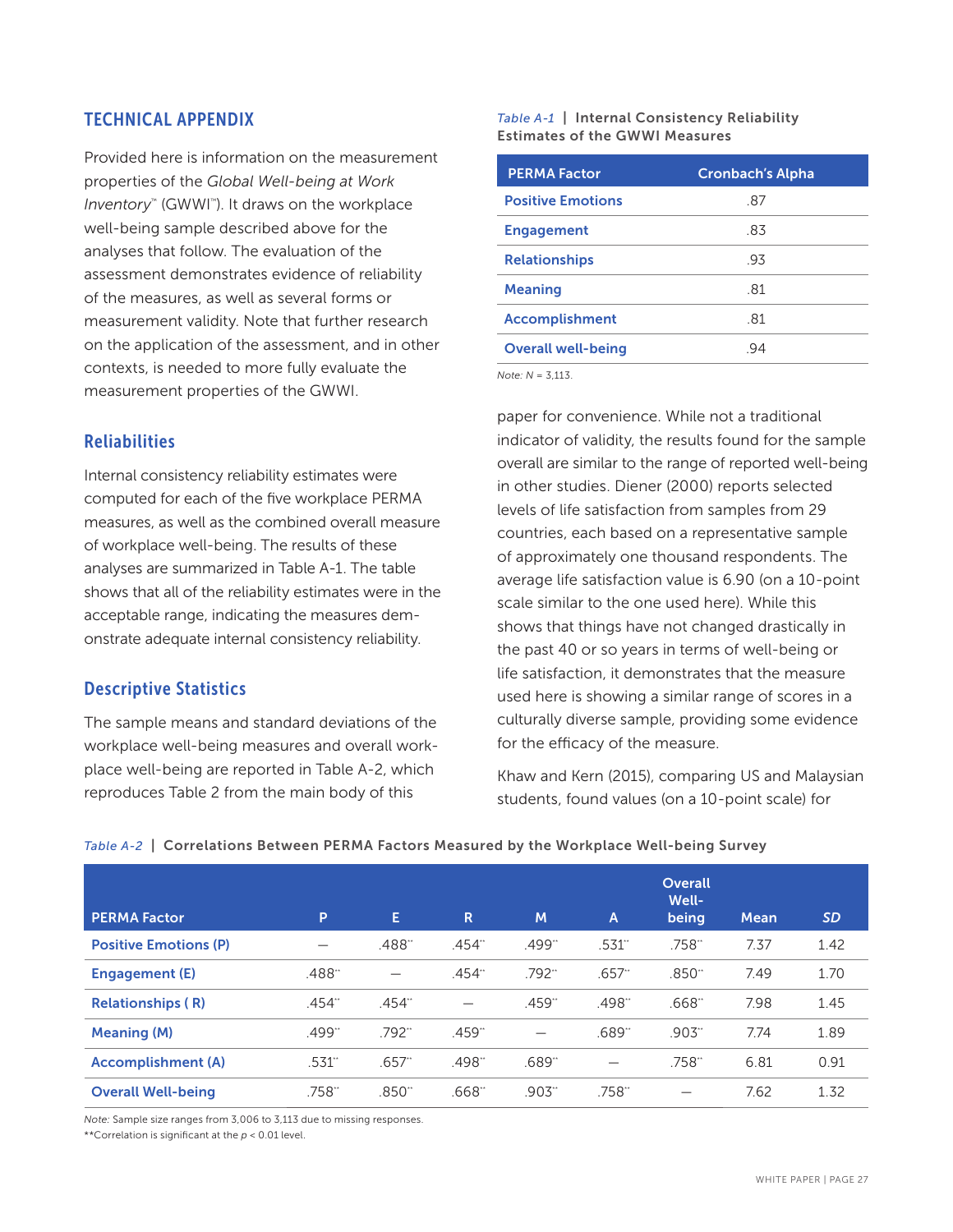their PERMA measure that were similar to the results found here for North American and Asian respondents. In addition, they found small but statistically significant differences in well-being measured by their PERMA measure comparing US and Malaysian students. In the study, small but significant differences were also found in samples representing different regions around the globe.

### Scale Intercorrelations

Table A-2 also presents the correlations among the measures in the GWWI. As noted previously, the correlations among the measures are fairly high (average *r* = .55), while the average correlation of the PERMA measures with the overall measure or workplace well-being is .79 in this sample. The high correlations of the PERMA factors with the overall measure are to be expected, since the items in the PERMA factors are averaged to obtain the overall measure of workplace well-being. The correlations among the PERMA factors suggest that these concepts are related, which accords with the findings from measures of general PERMA assessments. For example, Khaw and Kern (2015) found an average correlation among the PERMA factors in their measure of .52, and the average correlation of the subscales with an overall measure of PERMA of .78. Similarly, in a study of a similar model, Kern, Waters, Adler, and White (2015) reported an average correlation of .58 among four of the five PERMA factors (Meaning was not measured). The results of these two studies replicate, almost identically, what is found for the GWWI scale intercorrelations. These findings are consistent with what is to be expected from the PERMA model, which assumes that the overall markers of well-being are related (Seligman, 2011). For example, it is difficult to imagine a workplace where employees have very poor relationships with others and high positive emotions. In short, the indicators of well-being are likely to move in the same direction as the well-being of the respondent is affected at work. As such, correlations of the magnitude found here are to be expected.

### Factor Structure

*Construct validity* is the degree to which an assessment measures the concept that it claims to measure (Cronbach & Meehl, 1955) and is often demonstrated through a statistical technique called *factor analysis* (Thompson & Daniel, 1996). Factor analysis demonstrates how the items work together to measure identifiable concepts or constructs. In an ideal scenario, the items intended to measure a particular factor, concept, or construct will correlate with or load on their intended factor, and have smaller or nearly zero correlations or loadings on other factors created by other sets of items in the overall assessment being administered. Here, 28 items composing the GWWI were subjected to a principle components factor analysis using a varimax rotation. The varimax rotation tries to weight the items into factors that are independent (or orthogonal), meaning they have low or no correlation among the resulting factors.

Two different analyses were run, and the results were largely identical, so only one is reported here. First, the 28 items were analyzed with a requirement to have a five-factor solution identified. Second, the requirement for a set number of extracted factors was removed, and no a priori restrictions were imposed on the number of factors. In this analysis, five factors were again extracted largely reproducing the initial analysis, and are summarized in Table A-3.

Loadings for items are highlighted, and, as can be seen in the table, several of the proposed factors are reproduced from the items, but not all. First, note that the items measuring emotions included four positively worded items and four negatively worded items (reversed for scoring). These items loaded on separate factors, reflecting positive and negative emotions, similar to the model used by Khaw and Kern (2015). In addition, the Engagement and Meaning factors loaded largely on the same factor, and are also highly correlated. However, as noted elsewhere, it is difficult to imagine work that is engaging but not meaningful. The Relationships and Accomplishment measures functioned largely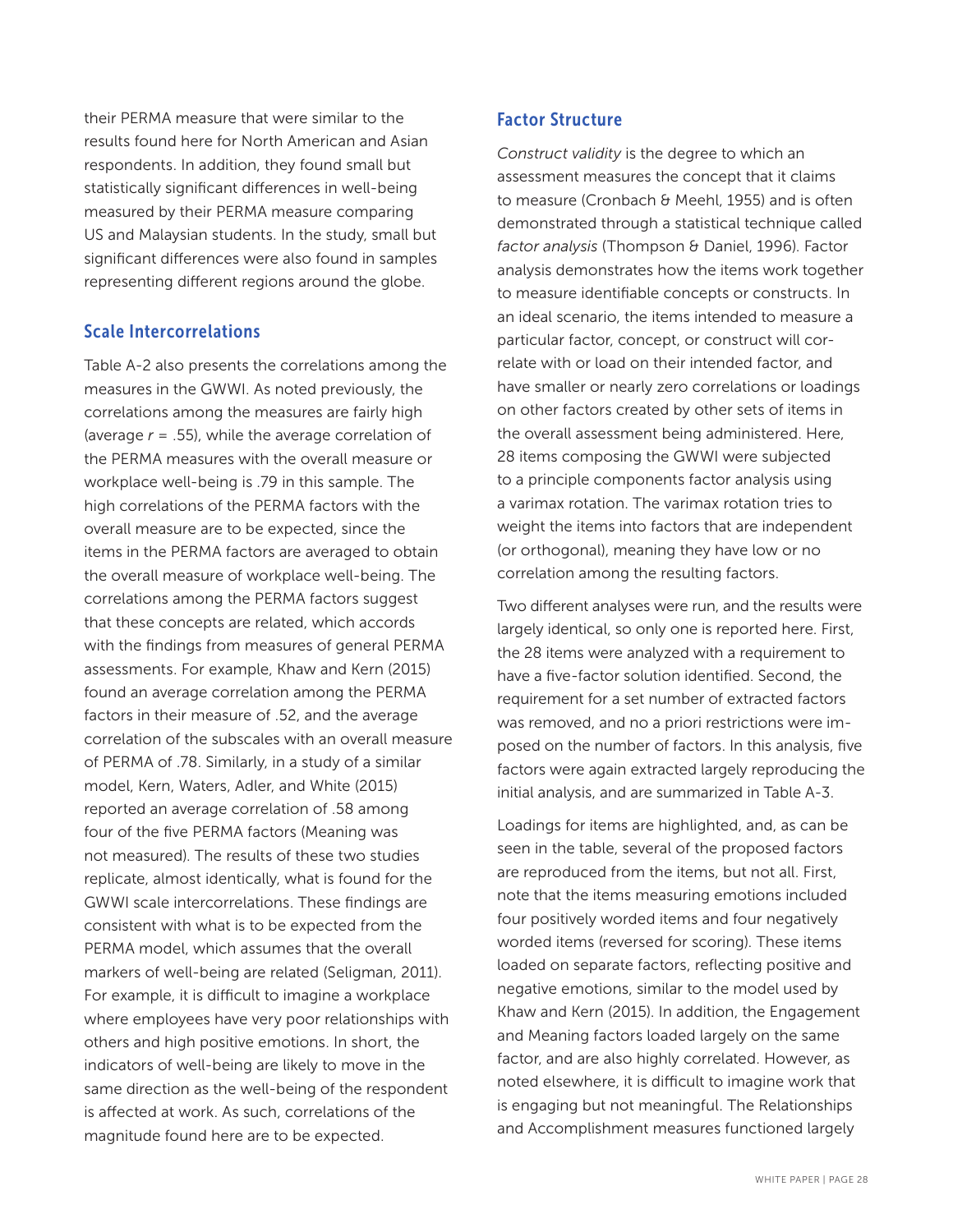### *Table A-3* | Rotated Component Matrix of Items in the GWWI

| <b>Survey Item</b>                                                                                         | P   | E.  | $\mathsf{R}$ | M      | A      |
|------------------------------------------------------------------------------------------------------------|-----|-----|--------------|--------|--------|
| <b>Anxious</b>                                                                                             | .11 | .06 | .07          | .73    | .05    |
| <b>Depressed</b>                                                                                           | .15 | .12 | .24          | .75    | .09    |
| <b>Dejected</b>                                                                                            | .17 | .15 | .17          | .74    | .12    |
| <b>Pessimistic</b>                                                                                         | .21 | .08 | .27          | .67    | .07    |
| <b>Happiness</b>                                                                                           | .19 | .23 | .69          | .32    | .10    |
| <b>Satisfied</b>                                                                                           | .28 | .13 | .70          | .29    | .14    |
| <b>Content</b>                                                                                             | .21 | .16 | .68          | .31    | .10    |
| <b>Optimistic</b>                                                                                          | .23 | .18 | .66          | .36    | .10    |
| Most things I do at work are boring and not enjoyable<br>(reversed)                                        | .67 | .10 | $-.05$       | .29    | .04    |
| I have opportunities to use my talents and strengths at work                                               | .76 | .22 | .22          | .11    | .01    |
| I often lose track of time when working on something<br>important or enjoyable in my job                   | .31 | .03 | .37          | $-.18$ | $-.05$ |
| I have opportunities to do work that interests me                                                          | .81 | .19 | .23          | .10    | .02    |
| I get pleasantly absorbed in what I am doing at work                                                       | .77 | .16 | .30          | .08    | .07    |
| Most of what I do at work is trivial and unimportant<br>(reversed)                                         | .72 | .13 | $-.09$       | .29    | .12    |
| My work is meaningful and worthwhile                                                                       | .85 | .16 | .18          | .13    | .04    |
| I feel a sense of purpose from my work                                                                     | .85 | .16 | .21          | .14    | .08    |
| My work contributes to outcomes that are important for me<br>and others                                    | .80 | .16 | .17          | .10    | .09    |
| I am inspired by what I do at work                                                                         | .86 | .17 | .20          | .09    | .06    |
| I do not accomplish most of the things I need to at work<br>(reversed)                                     | .00 | .06 | $-.07$       | .22    | .79    |
| I achieve what I set out to do in my job                                                                   | .27 | .17 | .31          | .03    | .73    |
| I feel a sense of achievement from what I do at work                                                       | .73 | .19 | .29          | .10    | .34    |
| Most of the time I feel motivated by what I achieve at work                                                | .74 | .19 | .26          | .10    | .26    |
| I make progress in my work                                                                                 | .51 | .23 | .29          | .05    | .53    |
| There is little opportunity for me to establish meaningful<br>relationships with others at work (reversed) | .14 | .63 | $-.12$       | .25    | .04    |
| I help and support the people I work with                                                                  | .16 | .55 | .27          | .00    | .28    |
| People help and support me at work                                                                         | .27 | .69 | .18          | .06    | .08    |
| The relationships I have with co-workers is a positive aspect<br>of my job                                 | .17 | .86 | .17          | .09    | .04    |
| My work relationships are rewarding for me and others                                                      | .28 | .80 | .20          | .09    | .05    |

*Note: N* = 3,113. Extraction method: principal component analysis. Rotation method: varimax with Kaiser normalization; a rotation converged in 7 iterations.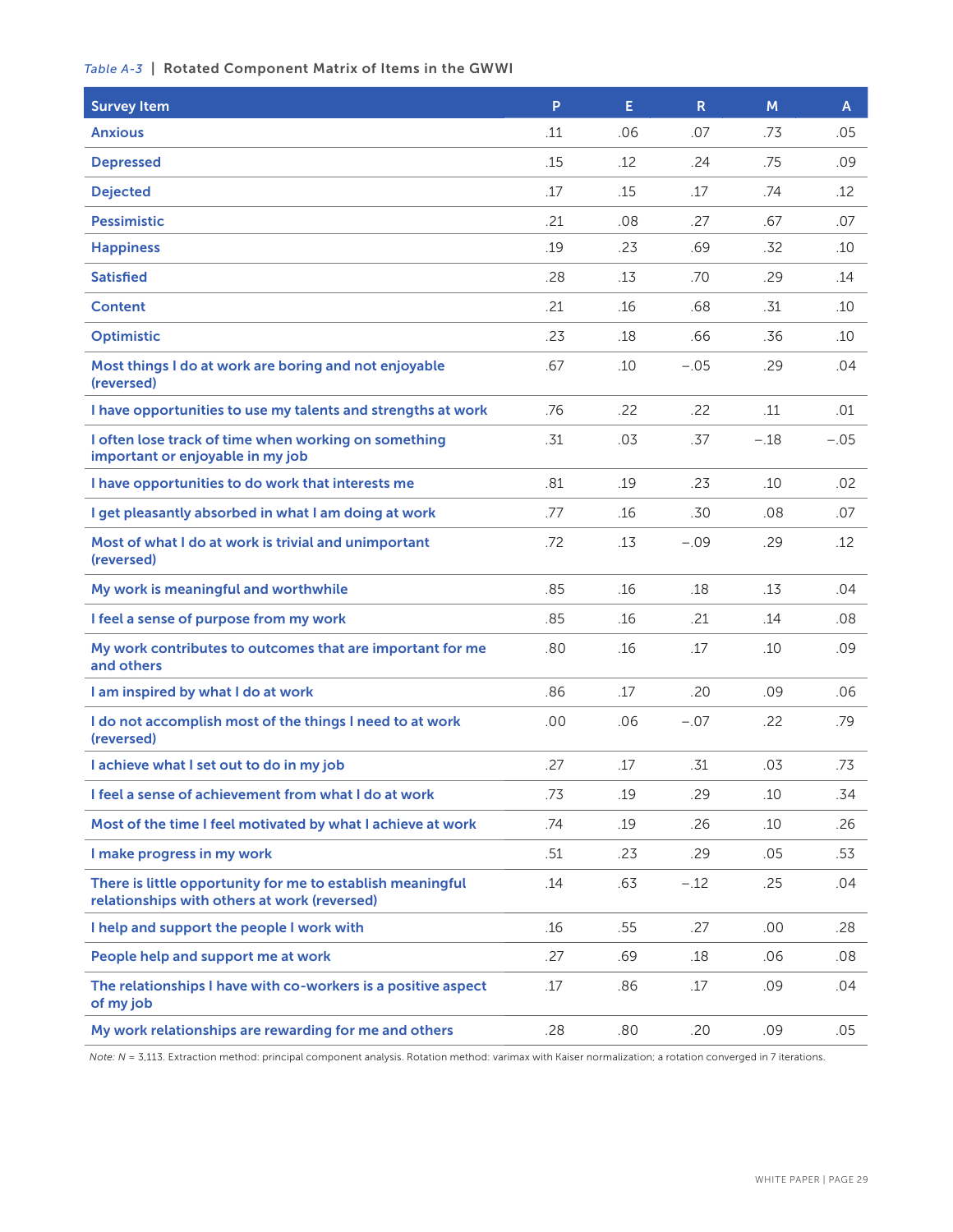as intended, loading on clean unidimensional factors. Overall, the factor analytic results are mixed, providing some initial evidence of underlying construct validity. However, given the similar results found in prior research, the factor structure produced here is largely consistent with what was expected.

### **NOTES**

- 1. Stepwise regression identifies the strongest predictor or correlate from a set of predictor variables for a specific dependent or outcome variable. Then, the next-strongest predictor is identified, and the model is retested. The process continues until the entire set of predictors is exhausted, or, adding the next-strongest predictor results in a non-significant relationship with the outcome variable.
- 2. Similar analyses were run for each of the workplace well-being PERMA factors, but the pattern of results was largely consistent, so only the overall well-being analysis is reported here.
- 3. Overall ANOVA results revealed statistically significant differences for each of the PERMA factors, as well as overall workplace well-being. However, the Tukey post hoc analyses indicated that no discernable difference was found for the measures of Relationships or Accomplishment. When there were significant differences, respondents in the "Arts, design, entertainment, sports, and media" and "Office and administrative support" occupations were consistently the lowest scoring, while respondents in the "Community and social services" and "Education, training, and library occupations" categories were consistently the highest scoring.

### **REFERENCES**

Albuquerque, I., Pedroso de Lima, M., Matos, M., Figueiredo, C. (2011). Personality and subjective well-being: What hides behind global analyses? *Social Indicators Research* (2012), *105,* 447–460.

Amabile, T. M., Barsade, S. G., Mueller, J. S., and Staw, B. M. (2005). Affect and creativity at work. *Administrative Science Quarterly, 50,* 367–403.

Australian Psychological Society (2015). *Stress & wellbeing: How Australians are coping with life.* The findings of the Australian Psychological Society Stress and Wellbeing in Australia Survey, 2015.

Bryson, A., Forth, J., & Stokes, L. (2014). *Does Worker Wellbeing Affect Workplace Performance?* Department of Business Innovation and Skills. London: UK Government, www.gov.uk/bis

Costa, P. T., Jr., & McCrae, R. R. (1992). *Revised NEO personality inventory (NEO-PI-R) and NEO five-factor inventory (NEO-FFI).* Odessa, FL: Psychological Assessment Resources, Inc.

Cronbach, L. J., & Meehl, P. E. (1955). Construct validity in psychological tests. *Psychological Bulletin, 52*(4), 281– 302. doi:10.1037/h0040957. PMID 13245896.

Diener, E. (2000). Subjective wellbeing: The science of happiness and a proposal for a national index. *American Psychologist, 55*(1), 34–43. doi:10.1037//0003-066X.55.1.34

Diener, E., Lucas, R. E., & Scollon, C. N. (2006). Beyond the hedonic treadmill: Revising the adaptation theory of well-being. *American Psychologist, 61*(4), 305–314. doi: 10.1037/0003-066X.61.4.305

Diener, E., Oishi, S., & Lucas, R. E., (2003). Personality, culture and subjective well-being: Emotional and cognitive evaluations of life. *Annual Review of Psychology, 54*(1), 403–425.

Diener, E., & Tay, L. (2012). A scientific review of the remarkable benefits of happiness for successful and healthy living. *Report of the Well-being Working Group, Royal Government of Bhutan:* Report to the United Nations General Assembly. Well-being and Happiness: A New Development Paradigm.

Duckworth, A. L., Peterson, C., Matthews, M. D., & Kelly, D. R. (2007). Grit: Perseverance and passion or long-term goals. *Journal of Personality and Social Psychology, 92*(6), 1087.

Fisher, C. D. (2010). Happiness at work. *International Journal of Management Reviews, 12*(4), 384–412. http:// epublications.bond.edu.au/business\_pubs/304

Ford, B. Q., Dmitrieva, J. O., Heller, D., Chentsova-Dutton, Y., Grossmann, I., Tamir, M., & Bokhan, T. (2015). Culture shapes whether the pursuit of happiness predicts higher or lower well-being. *Journal of Experimental Psychology: General, 144*(6), 1053.

Fredrickson, B. L., & Losada, M. L. (2005, October). Positive affect and the complex dynamics of human flourishing. *American Journal of Psychology, 60*(7): 678–686. doi:10.1037/0003-066X.60.7.678

Harter, J. K., Schmidt, F. L., & Keyes, C. L. (2002). Wellbeing in the workplace and its relationship to business outcomes: A review of the Gallup studies. In C. L. Keyes & J. Haidt (Eds.), *Flourishing: The positive person and the good life* (pp. 205–224).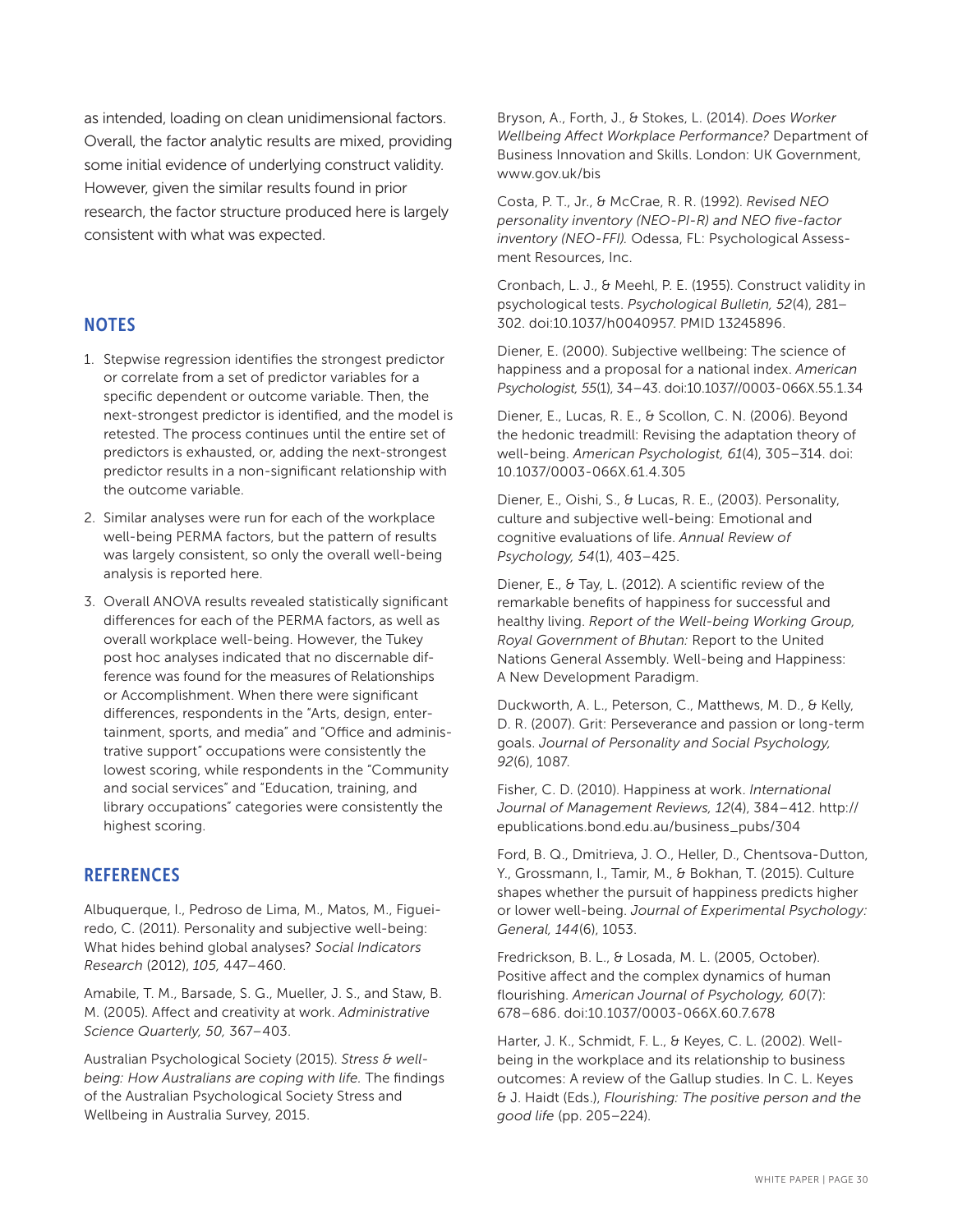Haybron, D. M. (2008). *The pursuit of unhappiness.* New York: Oxford University Press.

Helliwell, J. F., & Barrington-Leigh, C. P. (2010). Viewpoint: Measuring and understanding subjective well-being. *Canadian Journal of Economics, 43*(3), 729–753.

Helliwell, J. F., Layard, R., & Sachs, J. (Eds.). (2013). *World happiness report, 2013.* New York, NY: UN Sustainable Development Solutions Network.

Heintzelman, S. J., & King, L. A. (2014). Life is pretty meaningful. *American Psychologist, 69*(6), 561. doi:10.1037/ a0035049

Huppert, F., & So, T. (2013). Flourishing across Europe: Application of a new conceptual framework for defining well-being. *Social Indicators Research, 110*(3), 837–861. doi:10.1007/s11205-011-9966-7

Jung, C. G. (1971). *Psychological types.* (First published in English in 1923.) Princeton, NJ: Princeton University Press.

Kahneman, D., & Krueger, A. B. (2006). Developments in the measurement of subjective well-being. *Journal of Economic Perspectives, 20*(1), 3–24. doi:10.1257/ 089533006776526030

Kendall, B. (1998). *Myers-Briggs Type Indicato*r ® *European English edition manual supplement.* Sunnyvale, CA: CPP, Inc.

Kern, M. L., Waters, L. A., Adler, A., & White, M. A. (2015). A multidimensional approach to measuring well-being in students: Application of the PERMA framework. *Journal of Positive Psychology, 10*(3), 262–271. doi:10.1080/17439 760.2014.936962

Khaw, D., & Kern, M. (2015). A cross-cultural comparison of the PERMA model of well-being. *The Undergraduate Journal of Psychology at Berkeley* (Fall 2014–Spring 2015), 10–23. University of California, Berkeley.

Lucas, R. E. (2008). Personality and subjective well-being. In M. Eid & R. J. Larsen (Eds.), *The science of subjective well-being* (pp. 171–194). New York: The Guilford Press.

Lun, V. M., & Bond, M. H. (2016) Achieving subjective well-being around the world: The moderating influence of gender, age, and national goals for socializing children. *Journal of Happiness Studies, 17*(2), 587–608.

Lyubomirsky, S. (2001). Why are some people happier than others? The role of cognitive and motivational processes in well-being. *American Psychologist, 56*(3), 239.

Lyubomirsky, S., King, L., and Diener, E. (2005). The benefits of frequent positive affect: Does happiness lead to success? *Psychological Bulletin, 131,* 803–855.

McMahan, E. A., Ryu, S., & Choi, I. (2014). Lay conceptions of well-being among undergraduate students from the United States and South Korea: Culture-level differences and correlates. *Social Indicators Research, 119,* 321–339. http://dx.doi.org/10.1007/s11205-013-0476-7

Myers, I. B., McCaulley, M. H., Quenk, N. L., & Hammer, A. L. (1998). *MBTI*® *Manual: A guide to the development and use of the Myers-Briggs Type Indicator*® *instrument* (3rd ed.). Sunnyvale, CA: CPP, Inc.

Oswald, A. J., Proto, E., & Sgroi, D. (2012). *Happiness and productivity.* Manuscript submitted for publication. Coventry, England: University of Warwick.

Peterson, S. J., Luthans, F., Avolio, B. J., Walumbwa, F. O., & Zhang, Z. (2011). Psychological capital and employee performance: A latent growth modeling approach. *Personnel Psychology, 64,* 427–450.

Quenk, N. L., & Hammer, A. L. (forthcoming). *MBTI*® *manual for the global Step I*™ *and Step II*™ *assessments*  (4th ed.). Sunnyvale, CA: CPP, Inc.

Quenk, N. L., Hammer, A. L., & Majors, M. S. (2001). *MBTI*® *Step II*™ *manual: Exploring the next level of type with the Myers-Briggs Type Indicator*®  *Form Q.* Sunnyvale, CA: CPP, Inc.

Seligman, M. (2011). *Flourish: A visionary new understanding of happiness and well-being.* New York: Free Press.

Seligman, M. (2013). *Building the state of wellbeing: A strategy for South Australia.* Adelaide: The Government of South Australia.

Steffens, N. K., Haslam, A. S., Schuh, S. C, Jetten, J., & van Dick, R. (2016, July). A meta-analytic review of social identification and health in organizational contexts. *Personality and Social Psychology Review,* 1–33.

Swart, J., & Rothmann, S. (2012). Authentic happiness of managers, and individuals and organisational outcomes. *South African Journal of Psychology, 42*(4), 492–508.

Thompson, B., & Daniel, L. G. (1996). Factor analytic evidence for the construct validity of scores: A historical overview and some guidelines. *Educational and Psychological Measurement, 56*(2), 197–208.

Thompson, R. C. (forthcoming, 2017). *MBTI® type distribution: Combined archival global representative sample.* Sunnyvale, CA: CPP, Inc.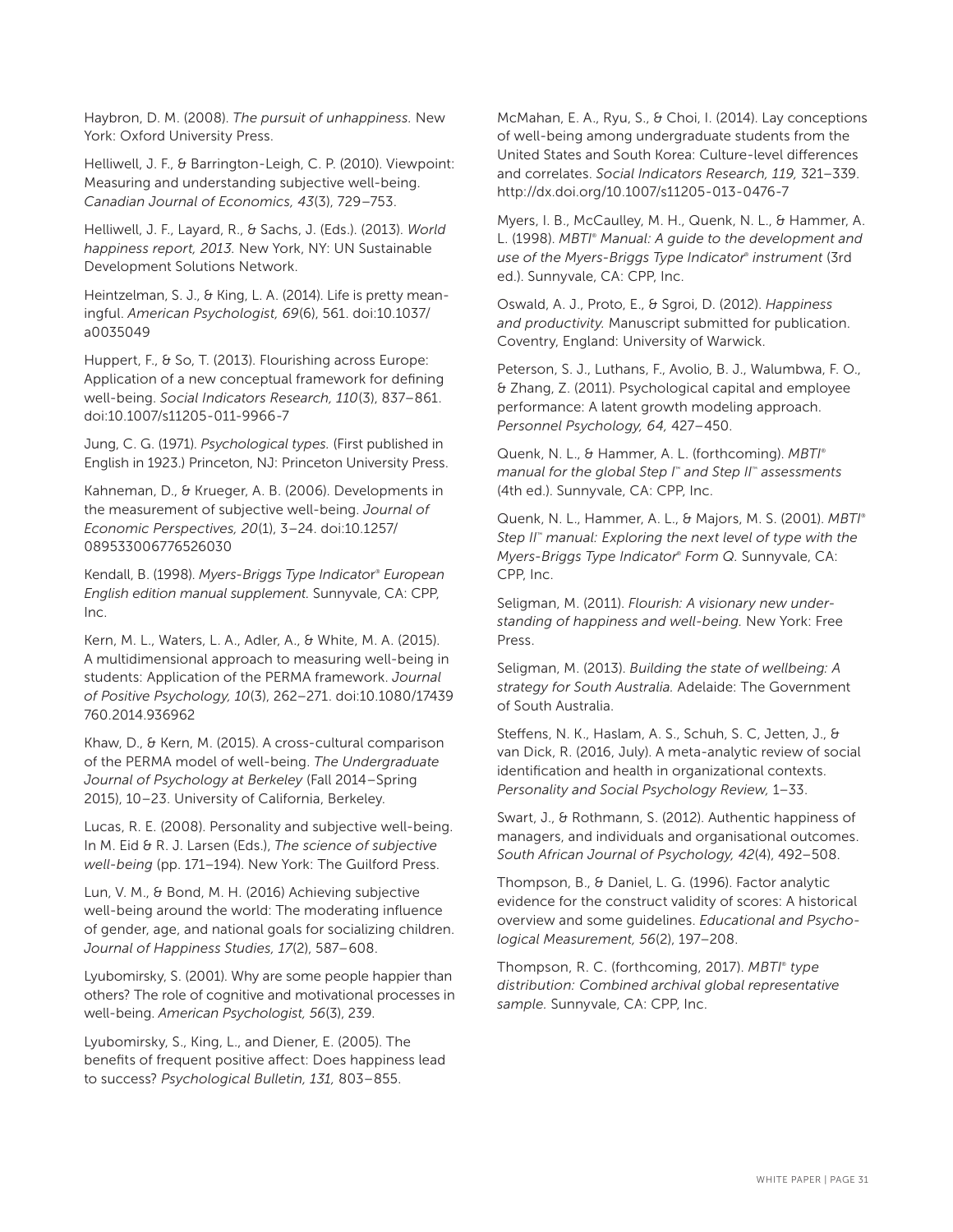### ABOUT THE AUTHORS



Martin J. L. Boult, BBSc (Hons), DPsych, MAPS Psychologist / Senior Director, Professional Services and International Training, CPP, Inc.

Martin Boult has worked as a psychologist in the field of management and organizational development since 1998, with a particular focus on mid-level to executive leadership development, strategic planning, team performance, and talent development. He began his career as a clinical neuropsychologist before transitioning to organizational psychology and consulting. He is responsible for overseeing the international certification programs for CPP's range of psychometric instruments, including the *Myers-Briggs Type Indicator* (MBTI) assessment. He is a faculty facilitator with the Center for Creative Leadership, China European International Business School, and the Moscow School of Management. He provides consulting to leading public and private sector organizations in Australia, China, India, Malaysia, New Zealand, Russia, Singapore, South Africa, Thailand, UAE, and the United States. Martin is constantly seeking ways to improve the lives of his clients by integrating his experience of working across diverse cultures and drawing from his professional background in the fields of neuropsychology, leadership, and employee development.



#### Richard C. Thompson, PhD

Senior Director, Research, CPP, Inc.

Rich Thompson joined CPP, Inc., in 2000, and since 2006 has served as director of research, managing CPP's Research team, leading the company's research efforts in the United States and worldwide, and providing strategic input on cross-functional product development efforts. During his tenure at CPP, Rich has designed and developed CPP's Research website, which has been used in many major corporate initiatives, including the *Strong Interest Inventory*® assessment revision; played a major role in the rollout of Professional Services, CPP's consulting division; and authored multiple in-house surveys for customers. He represents CPP at major conferences, including SIOP, APA, ASTD, and SHRM.



#### Nancy A. Schaubhut

Senior Research Associate, CPP, Inc.

Nancy Schaubhut in 2002 joined CPP, Inc., where she conducts product-related research and assessment development. Nancy is an author or co-author of numerous CPP publications, including technical briefs, manuals, and a series of three MBTI® Type Tables books. She has presented research at conferences such as SIOP and APA, and is published in the *International Journal of Conflict Management.*